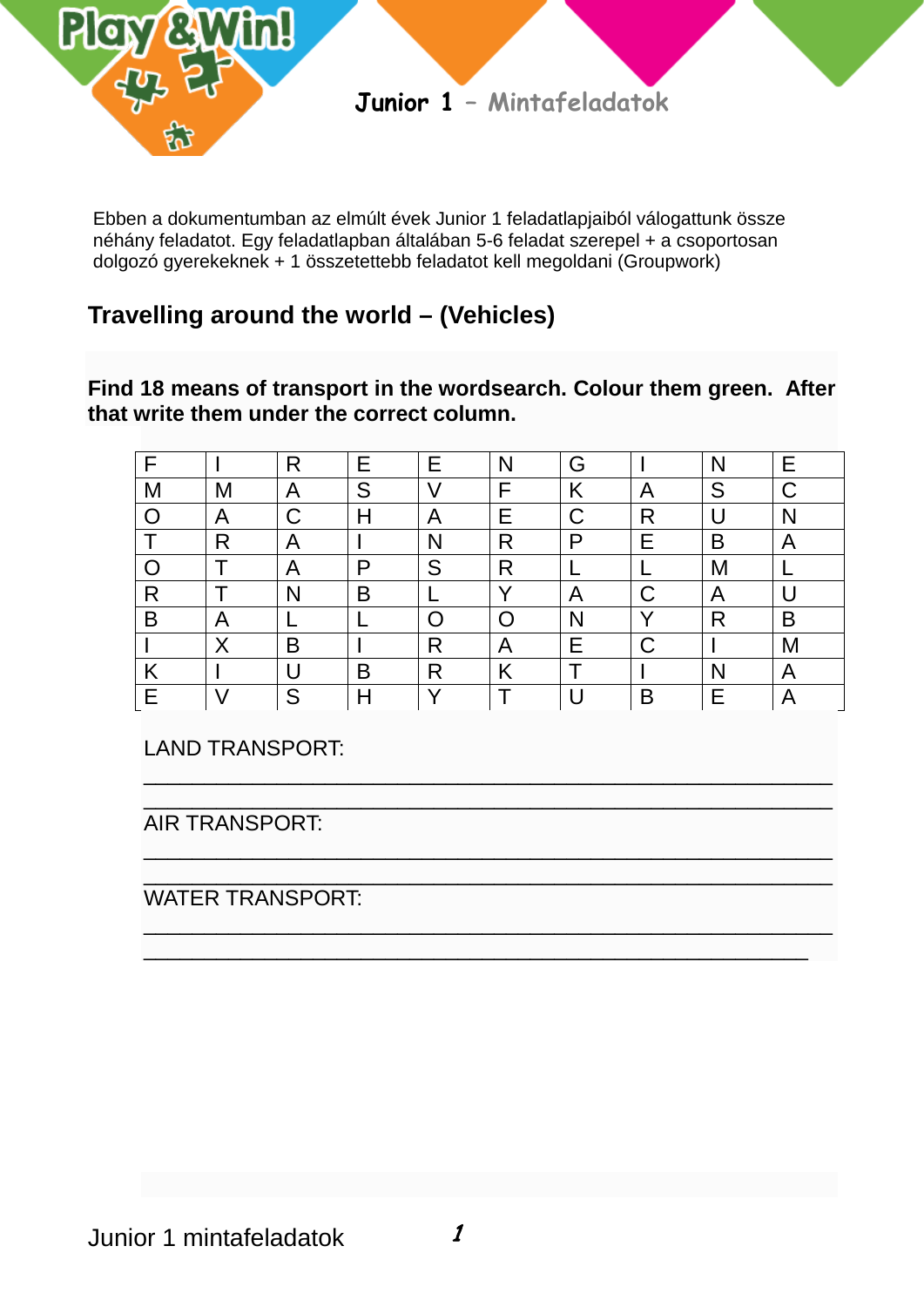

### **How many vehicles can you find in the text? Underline all of them with a green pen or pencil and list the vehicles you can find in your town /village.**

If you want to get to a place from another in a big city, you have to use a vehicle. If you don't have a car, motorcycle or bicycle you have to use the means of public transport. To travel by bus, by underground or subway, by tram or by any other mean of public transport you have to buy a ticket, a pass a travel card or a token.

Public transport started a long time ago around 1826 in Nantes, France. The first forms of public transport were ferries and animals, such as horses. Horses also pulled carts carrying people. Nowadays, the main types of public transport are buses, trolleybuses, trams and trains. Long time ago, in the late 1860s, horses pulled the trams, too.

Public transport is good for the environment, too. When people use public transport there are fewer cars on the road. With fewer cars there is less pollution.

**\_\_\_\_\_\_\_\_\_\_\_\_\_\_\_\_\_\_\_\_\_\_\_\_\_\_\_\_\_\_\_\_\_\_\_\_\_\_\_\_\_\_\_\_\_\_\_\_\_\_\_\_\_\_ \_\_\_\_\_\_\_\_\_\_\_\_\_\_\_\_\_\_\_\_\_\_\_\_\_\_\_\_\_\_\_\_\_\_\_\_\_\_\_\_\_\_\_\_\_\_\_\_\_\_\_\_\_\_ \_\_\_\_\_\_\_\_\_\_\_\_\_\_\_\_\_\_\_\_\_\_\_\_\_\_\_\_\_\_\_\_\_\_\_\_\_\_\_\_\_\_\_\_\_\_\_\_\_\_\_\_\_\_ \_\_\_\_\_\_\_\_\_\_\_\_\_\_\_\_\_\_\_\_\_\_\_\_\_\_\_\_\_\_\_\_\_\_\_\_\_\_\_\_\_\_\_\_\_\_\_\_\_\_\_\_\_\_**

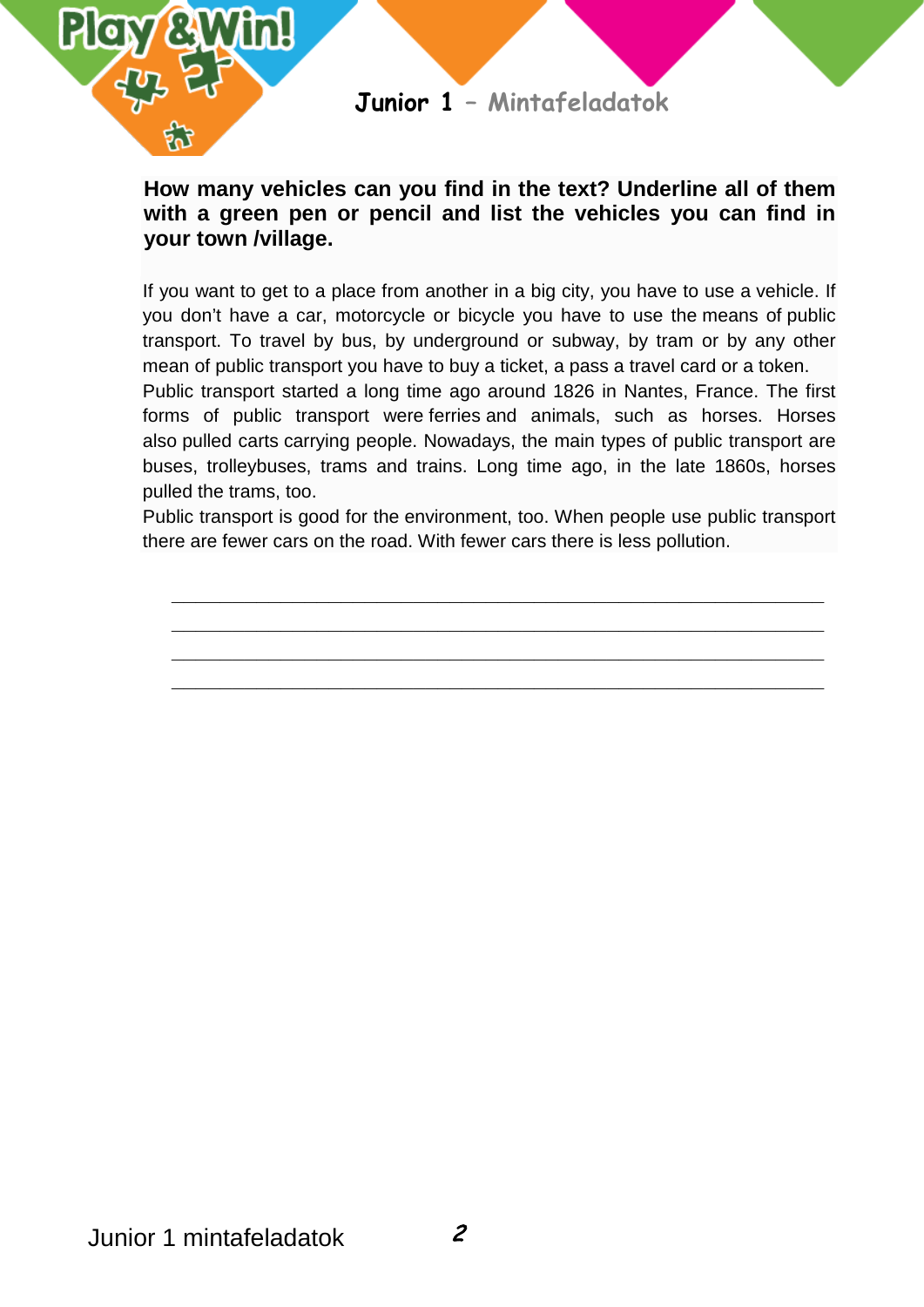

Tick the long vehicle and cross out the short vehicle in each section. After that name all the vehicles.

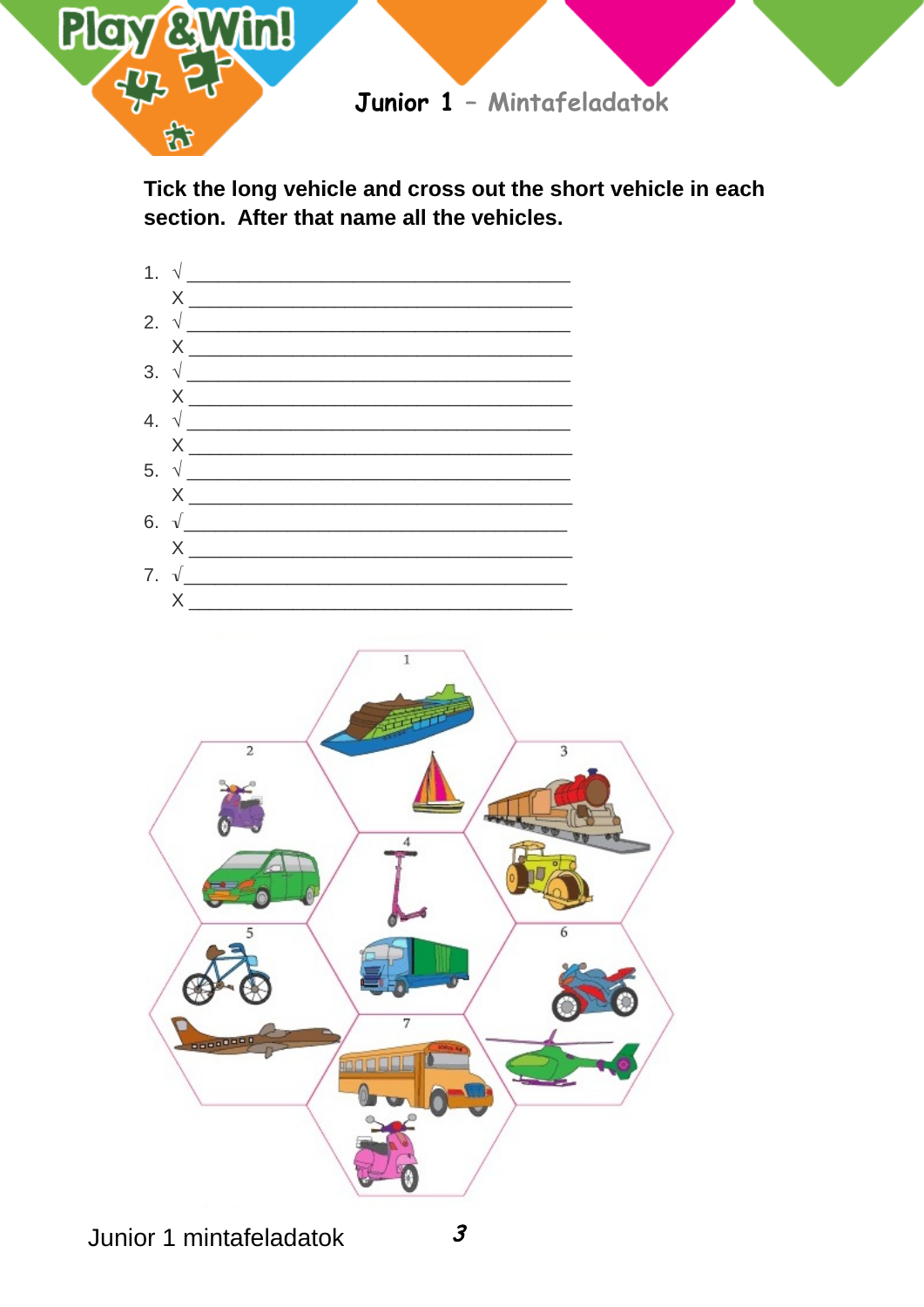

### **Read about the London Travel card and summarize in 4 Hungarian points the most important facts you have to know if you travel in London.**

### **What is a London Travel card?**

A Travel card gives you unlimited use of the world famous London Tube, bus services and over-ground trains around London. It's your travel ticket to navigate around the city using any valid public transport. Benefits of getting a Travel card include:

- Unlimited journeys on all London Underground trains (Tube), Buses, Trams, Docklands Light Rail, Over-ground Trains and National Rail Services within zones 1 – 6
- No hassle of carrying around tickets or standing in queues to buy daily fares the Travel card includes everything you will need
- Great value for money when you buy a 6 day London Pass with Travel as you get a 7 day Travel card valid within peak hours - that's a whole extra day for free and you're allowed to travel at whatever time of the day you want!
- Make huge savings as a daily zone 1 6 underground ticket bought in London costs £8.90 so even after 2 or 3 journeys you will be saving money
- $\bullet$  . The contribution of the contribution of the contribution of the contribution of the contribution of the contribution of the contribution of the contribution of the contribution of the contribution of the contributi \_\_\_\_\_\_\_\_\_\_\_\_\_\_\_\_\_\_\_\_\_\_\_\_\_\_\_\_\_\_\_\_\_\_\_\_\_\_\_\_\_\_\_\_\_\_\_\_\_\_\_\_\_\_\_\_\_\_\_\_\_\_\_\_\_\_\_\_\_\_\_\_\_\_\_\_\_\_\_\_\_\_\_\_ • \_\_\_\_\_\_\_\_\_\_\_\_\_\_\_\_\_\_\_\_\_\_\_\_\_\_\_\_\_\_\_\_\_\_\_\_\_\_\_\_\_\_\_\_\_\_\_\_\_\_\_\_\_\_\_\_\_\_\_\_\_\_\_\_\_\_\_\_\_\_\_\_\_\_\_\_\_\_\_\_\_\_\_\_ \_\_\_\_\_\_\_\_\_\_\_\_\_\_\_\_\_\_\_\_\_\_\_\_\_\_\_\_\_\_\_\_\_\_\_\_\_\_\_\_\_\_\_\_\_\_\_\_\_\_\_\_\_\_\_\_\_\_\_\_\_\_\_\_\_\_\_\_\_\_\_\_\_\_\_\_\_\_\_\_\_\_\_\_ • \_\_\_\_\_\_\_\_\_\_\_\_\_\_\_\_\_\_\_\_\_\_\_\_\_\_\_\_\_\_\_\_\_\_\_\_\_\_\_\_\_\_\_\_\_\_\_\_\_\_\_\_\_\_\_\_\_\_\_\_\_\_\_\_\_\_\_\_\_\_\_\_\_\_\_\_\_\_\_\_\_\_\_\_ \_\_\_\_\_\_\_\_\_\_\_\_\_\_\_\_\_\_\_\_\_\_\_\_\_\_\_\_\_\_\_\_\_\_\_\_\_\_\_\_\_\_\_\_\_\_\_\_\_\_\_\_\_\_\_\_\_\_\_\_\_\_\_\_\_\_\_\_\_\_\_\_\_\_\_\_\_\_\_\_\_\_\_\_ • \_\_\_\_\_\_\_\_\_\_\_\_\_\_\_\_\_\_\_\_\_\_\_\_\_\_\_\_\_\_\_\_\_\_\_\_\_\_\_\_\_\_\_\_\_\_\_\_\_\_\_\_\_\_\_\_\_\_\_\_\_\_\_\_\_\_\_\_\_\_\_\_\_\_\_\_\_\_\_\_\_\_\_\_ \_\_\_\_\_\_\_\_\_\_\_\_\_\_\_\_\_\_\_\_\_\_\_\_\_\_\_\_\_\_\_\_\_\_\_\_\_\_\_\_\_\_\_\_\_\_\_\_\_\_\_\_\_\_\_\_\_\_\_\_\_\_\_\_\_\_\_\_\_\_\_\_\_\_\_\_\_\_\_\_\_\_\_\_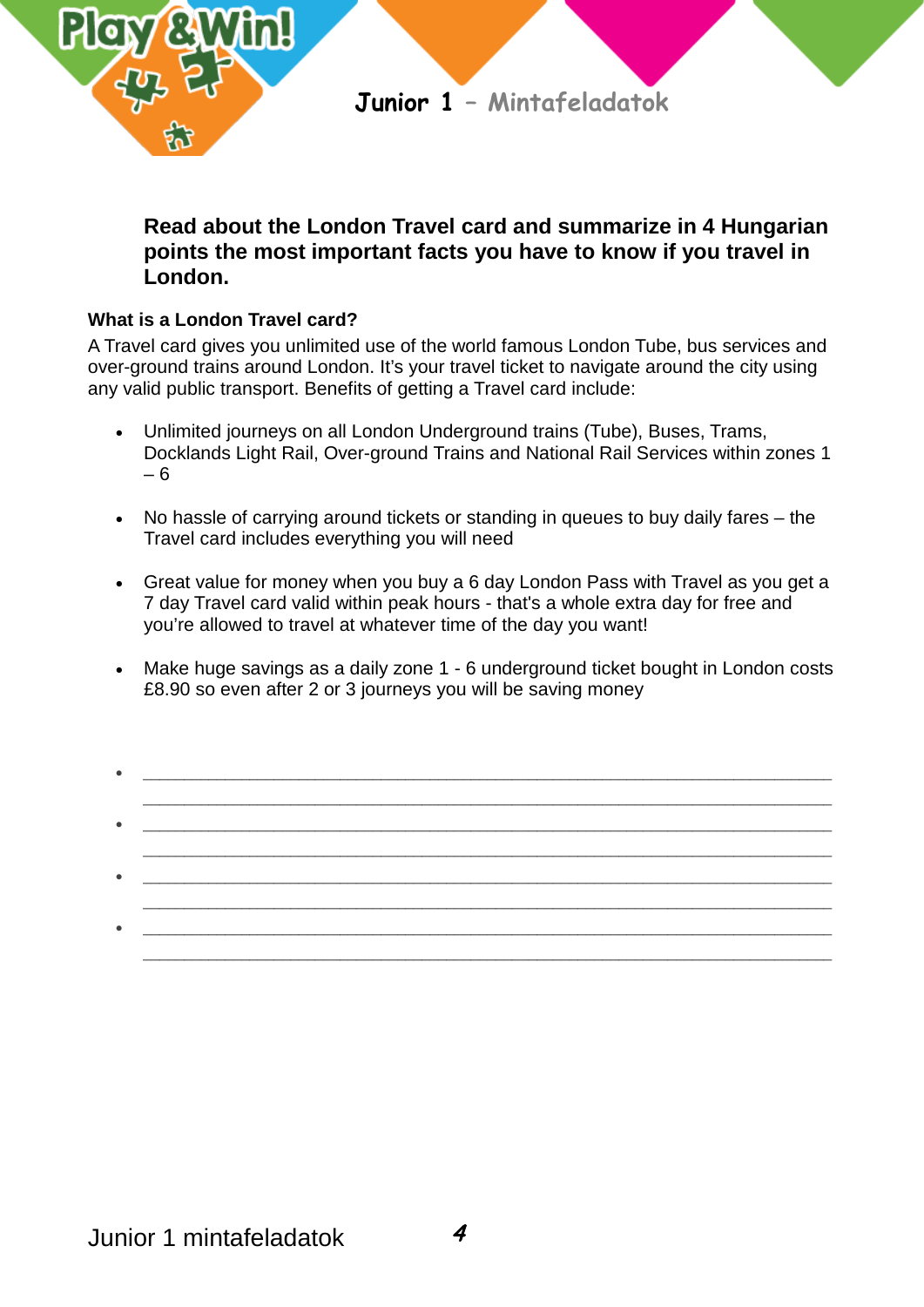

### **Match the travel related activities to the places.**

- a. buy tickets
- b. get the train schedule
- c. make a phone call
- d. check the luggage
- e. eat something
- f. wait for the train
- g. buy a newspaper
- h. catch the train
- i. catch a plane
	- 1. information desk
	- 2. at the pay phone
	- 3. airport
	- 4. newsstand
	- 5. baggage check
	- 6. train station
	- 7. snack bar
	- 8. waiting area
	- 9. ticket office

|  | <br>. . | J. | J. | . . | . . |
|--|---------|----|----|-----|-----|
|  |         |    |    |     |     |

# **Groupwork**

Introduce the public transport facilities in London. Write about the vehicles and about the fares. You can make your presentation either on a poster or in a Power Point Presentation. Your slideshow should consist of 12-15 slides. Illustrate your work with pictures. Send your PPT via e-mail to [hebeangolverseny@gmail.com](mailto:hebeangolverseny@gmail.com)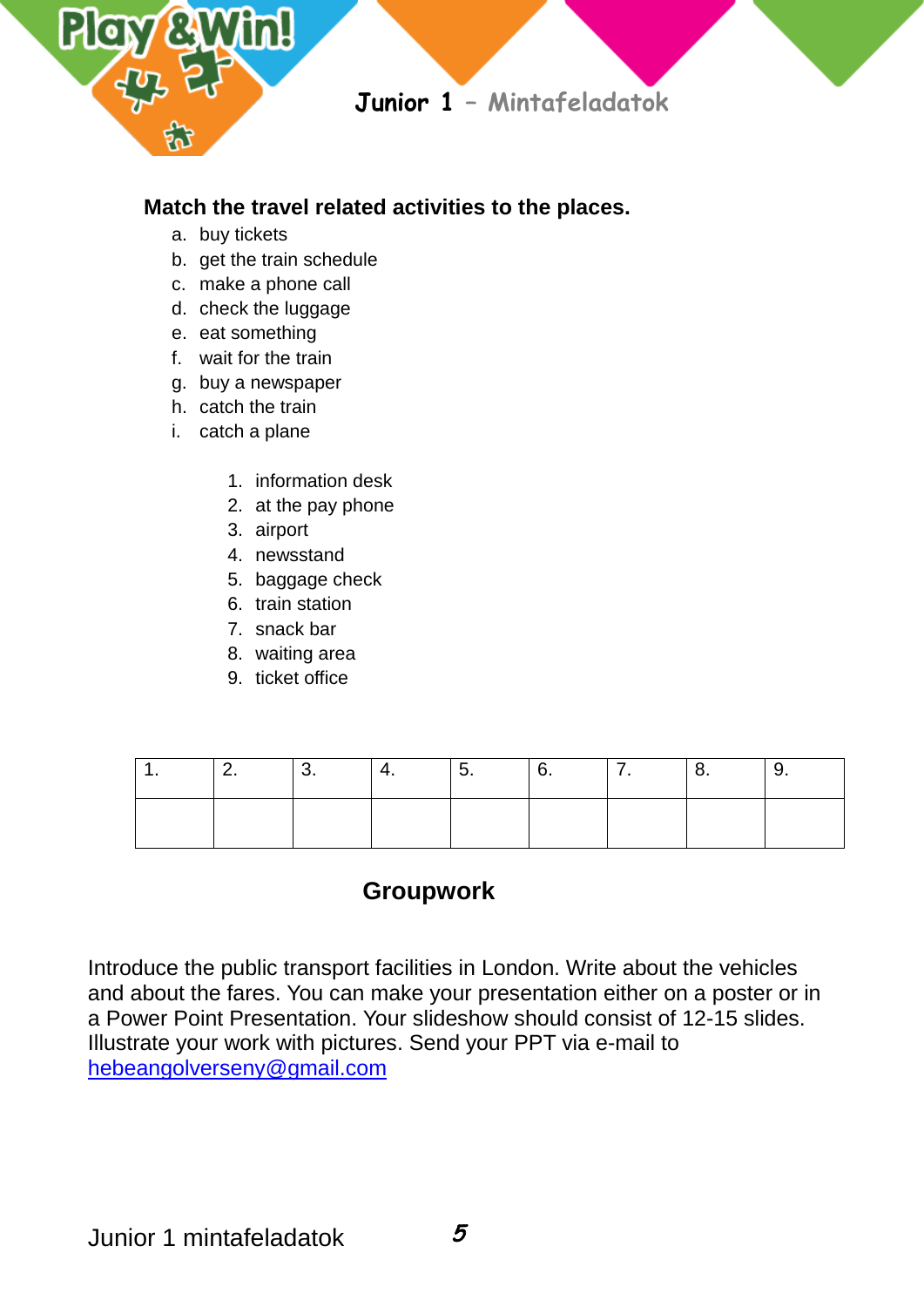

# **Famous buildings of the UK**

**What is the name of these famous British buildings? Circle the correct letter. The letters of the correct answers will make up the name of a famous British architect. Who is he, and which two buildings are related to him?**

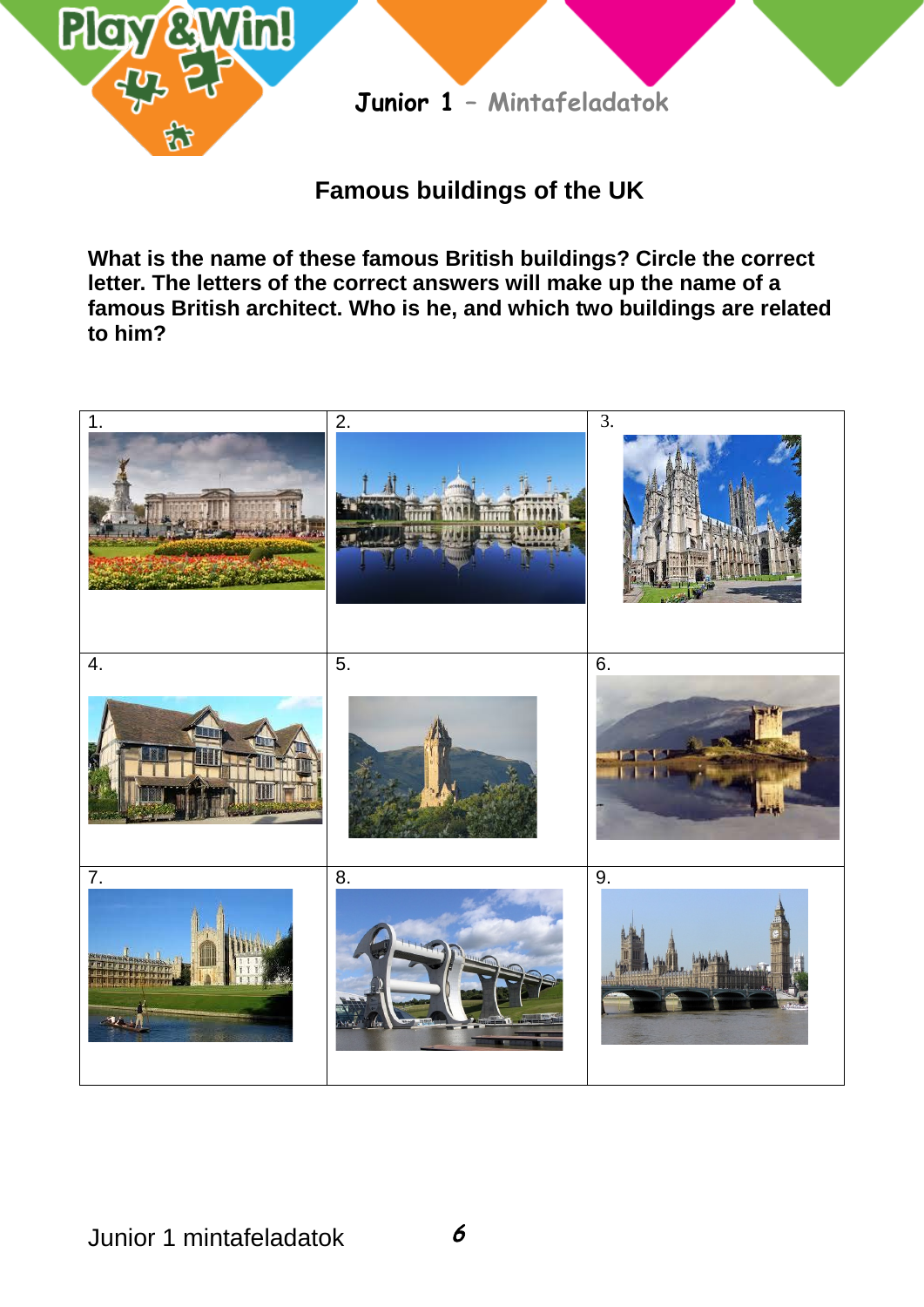



| 1               | C)Buckingham Palace                                   | D)Windsor Castle                            |
|-----------------|-------------------------------------------------------|---------------------------------------------|
| 2               | A)London Zoo                                          | H)The Royal Pavilion in Brighton            |
| 3               | R)Canterbury Cathedral                                | N) Durham Cathedral                         |
| 4               | I)Shakespeare's birthplace in Stratford-<br>upon-Avon | I)Charles Dickens's home                    |
| 5               | S) The Wallace Monument in Stirling                   | E)Cleopatra's Needle                        |
| 6               | L) The MI6 Headquarters                               | T) Eilean Donan Castle in Scotland          |
| $\overline{7}$  | R) The Houses of Parliament                           | O)King's College, Cambridge                 |
| 8               | P)Falkirk Wheel in Scotland                           | A) The Channel Tunnel entrance              |
| 9               | D) The Tower of London                                | H)The Houses of Parliament, London          |
| 10              | C) Hampton Court Palace                               | E) Balmoral Palace in Scotland              |
| 11              | R)Stonehenge                                          | L) St Andrews Cathedral ruins               |
| 12 <sup>2</sup> | W)St Paul's Cathedral                                 | I)Westminster Abbey                         |
| 13              | F) The Natural History Museum, London                 | R)Greenwich Observatory                     |
| 14              | F) Madame Tussauds                                    | E) The Beatles Museum in Liverpool          |
| 15              | E) Wembley Stadium                                    | N)The Old Trafford Stadium in<br>Manchester |

 $\overline{\phantom{a}}$  ,  $\overline{\phantom{a}}$  ,  $\overline{\phantom{a}}$  ,  $\overline{\phantom{a}}$  ,  $\overline{\phantom{a}}$  ,  $\overline{\phantom{a}}$  ,  $\overline{\phantom{a}}$  ,  $\overline{\phantom{a}}$  ,  $\overline{\phantom{a}}$  ,  $\overline{\phantom{a}}$  ,  $\overline{\phantom{a}}$  ,  $\overline{\phantom{a}}$  ,  $\overline{\phantom{a}}$  ,  $\overline{\phantom{a}}$  ,  $\overline{\phantom{a}}$  ,  $\overline{\phantom{a}}$ 

The name of the architect: \_\_\_\_\_\_\_\_\_\_\_\_\_\_\_\_\_\_\_\_\_\_\_\_\_\_\_\_\_\_\_\_\_\_\_\_\_\_\_\_

The two buildings related to him: \_\_\_\_\_\_\_\_\_\_\_\_\_\_\_\_\_\_\_\_\_\_\_\_\_\_\_\_\_\_\_\_\_\_\_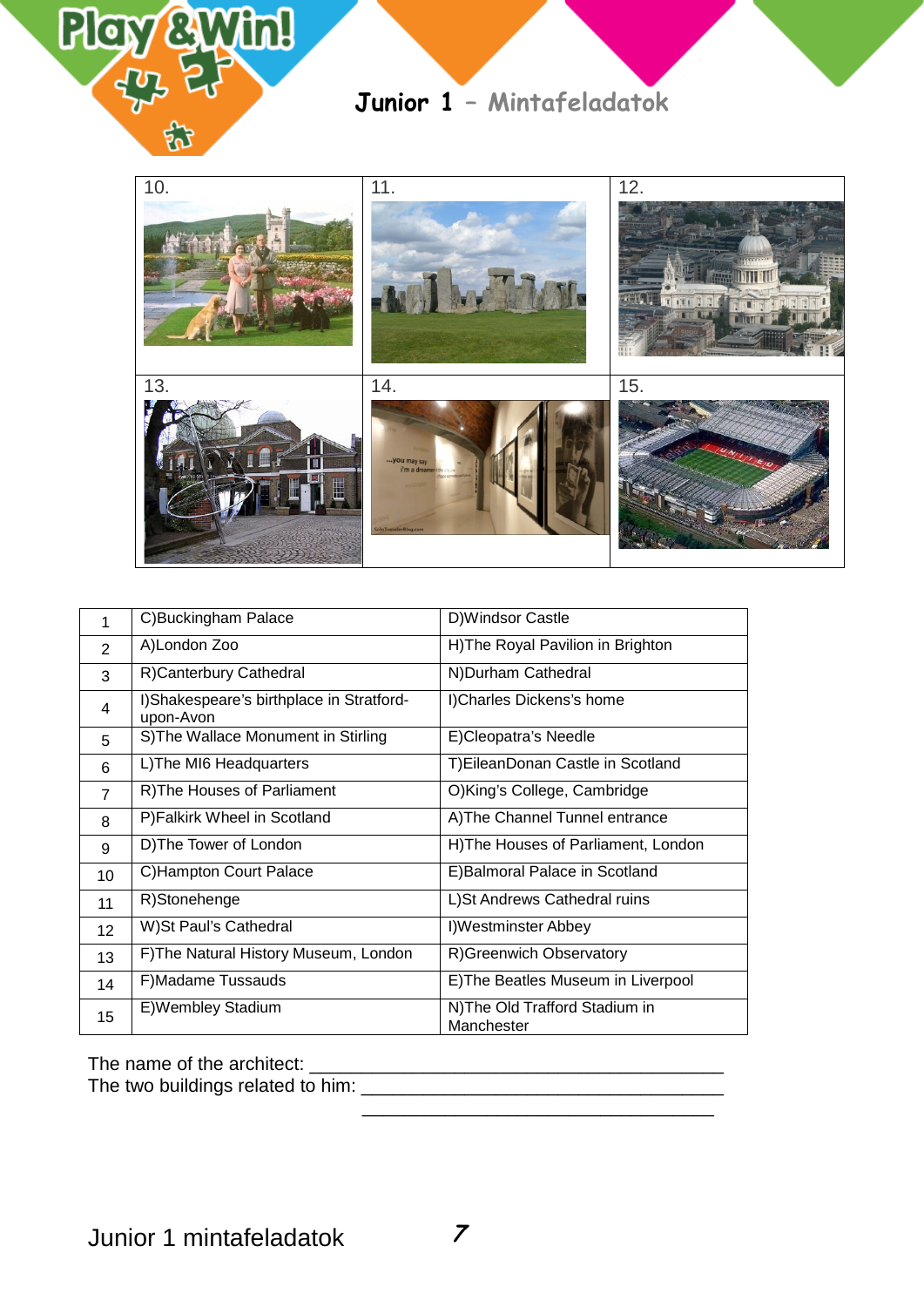

# **Let's go to London!**

## **Match the sights' names with the texts. Stick a picture about each sight.**

- 1. Westminster Abbey 6. Hyde Park
- 
- 
- 4. 10 Downing street 9. Tower Bridge
- 5. St. Paul's Cathedral
- 
- 2. Oxford street 7. The Tower of London
- 3. Buckingham Palace 8. The Houses of Parliament
	-

#### A. \_\_\_\_\_\_\_\_\_\_\_\_\_\_\_\_\_\_\_\_\_\_\_\_\_\_\_

The Queen has her London home here. At half past eleven most mornings the soldiers change the guard. It takes about thirty minutes and hundreds of visitors come to watch. In August and September, you can usually visit some of the rooms in the palace. You can also see the Mews, where the horses and coaches are kept.



 It is London's oldest and most famous museum. More than two million people visit it every year. You can see the Crown Jewels and visit the Bloody Tower and the White Tower. If you take a walk round the wall you'll probably see one of the Tower's famous black birds: the ravens.

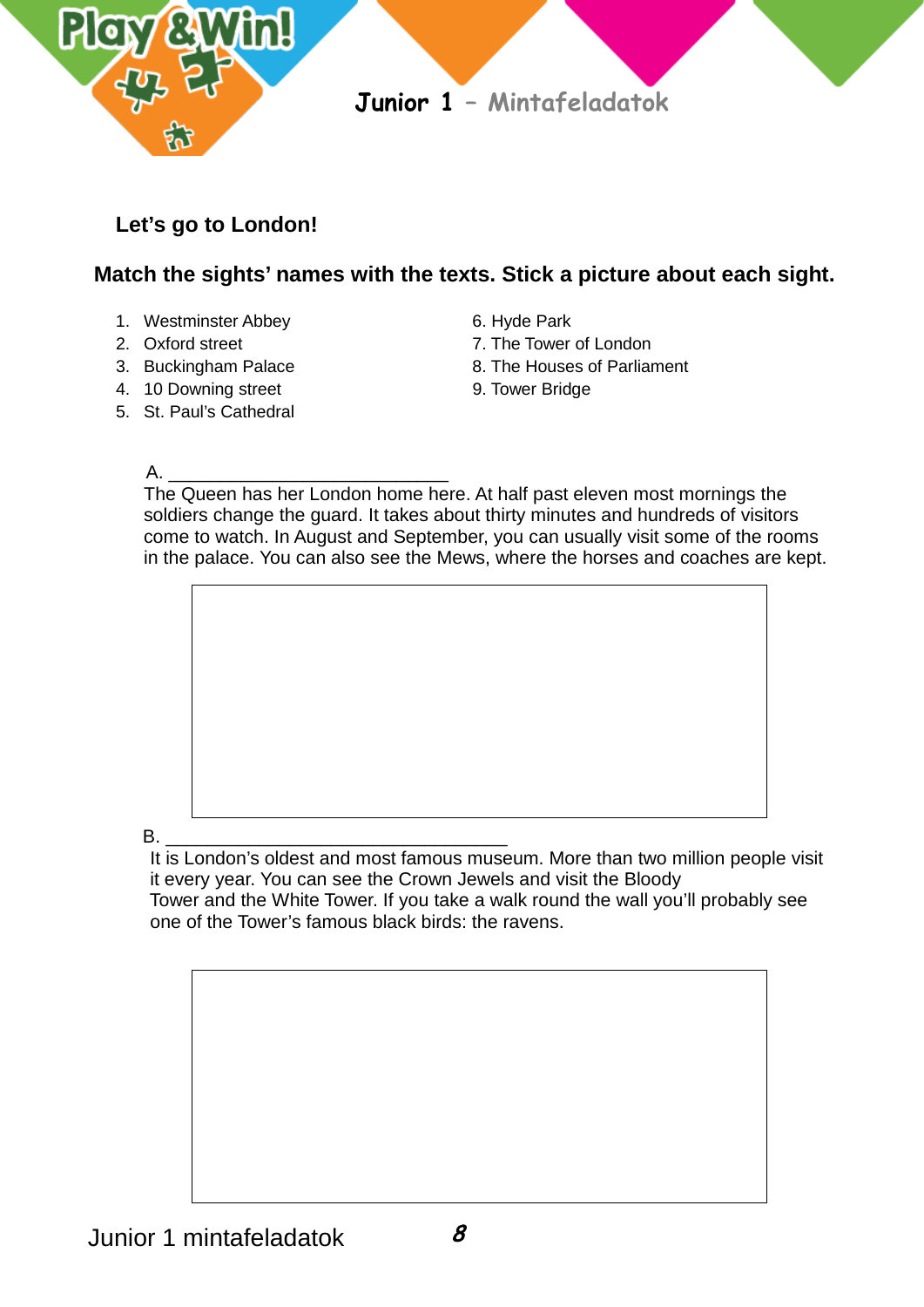

C. \_\_\_\_\_\_\_\_\_\_\_\_\_\_\_\_\_\_\_\_\_\_\_\_\_\_\_\_ It is one of the most famous bridges in the city near the Tower of London.



D. \_\_\_\_\_\_\_\_\_\_\_\_\_\_\_\_\_\_\_\_\_\_\_\_\_\_\_\_\_\_\_ This is the largest church in London. It has the second largest dome in the world. It was built by Sir Christopher Wren after the Fire of London. Visitors can go up to the Golden Gallery to look across London.



E. \_\_\_\_\_\_\_\_\_\_\_\_\_\_\_\_\_\_\_\_\_\_\_\_\_\_\_\_\_\_ This London church is more than nine hundred years old. After William the Conqueror, every King and Queen of England was crowned king or queen here.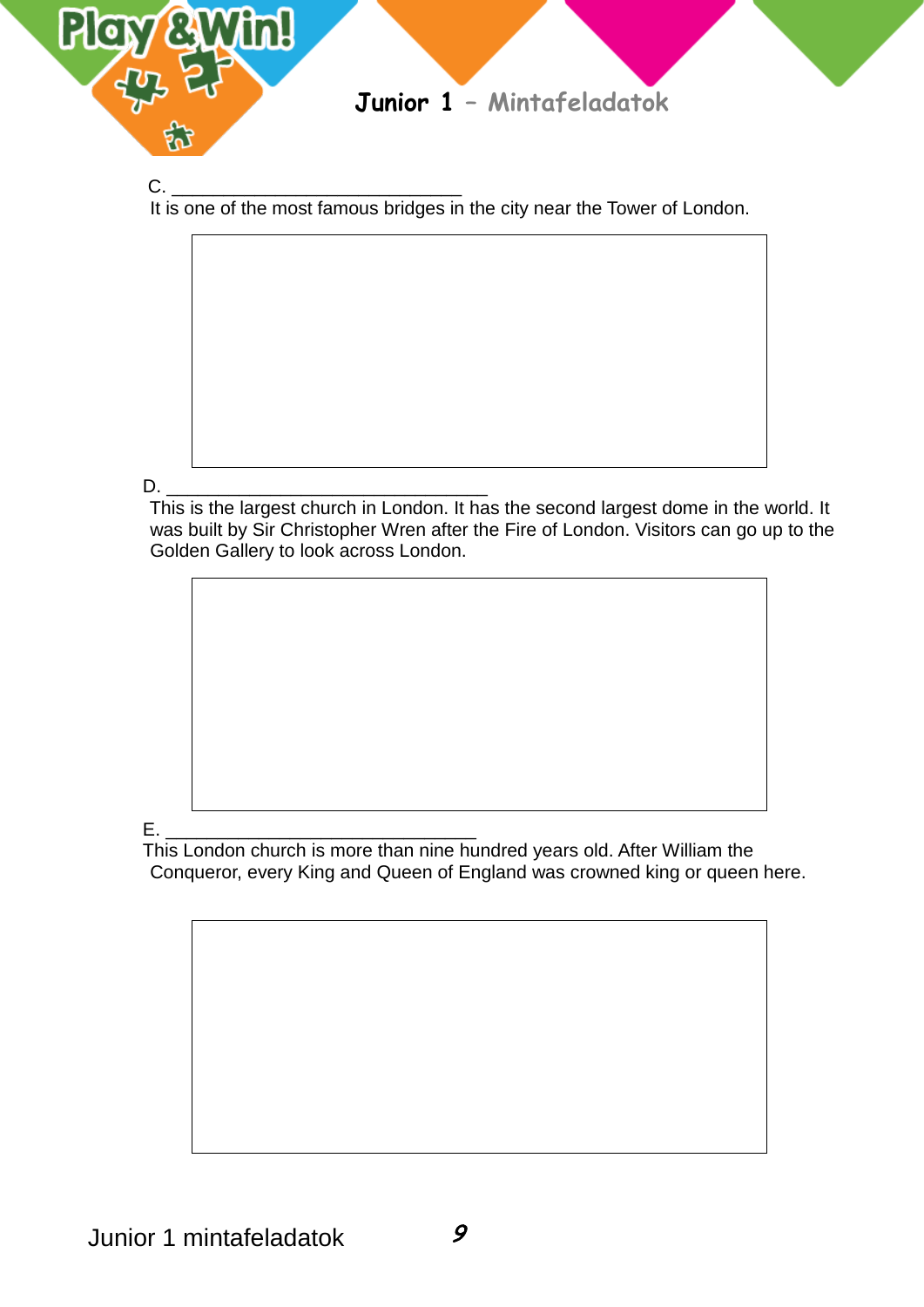

F. \_\_\_\_\_\_\_\_\_\_\_\_\_\_\_\_\_\_\_\_\_\_\_\_\_\_\_\_ It has been the home of the British Prime Minister since 1735.

G. \_\_\_\_\_\_\_\_\_\_\_\_\_\_\_\_\_\_\_\_\_\_\_\_\_\_\_\_\_ They are near Westminster Abbey. This is the home of the British government. The clock high up on the building is called Big Ben.

H. \_\_\_\_\_\_\_\_\_\_\_\_\_\_\_\_\_\_\_\_\_\_\_\_\_\_\_\_\_ It has a lake in the middle called the serpentine, and you can take a boat out on the water. It is a good place to get away from the crowds and the noise of the city. You can listen to the speakers at Speakers' Corner near Marble Arch. People from all over the world come and speak here.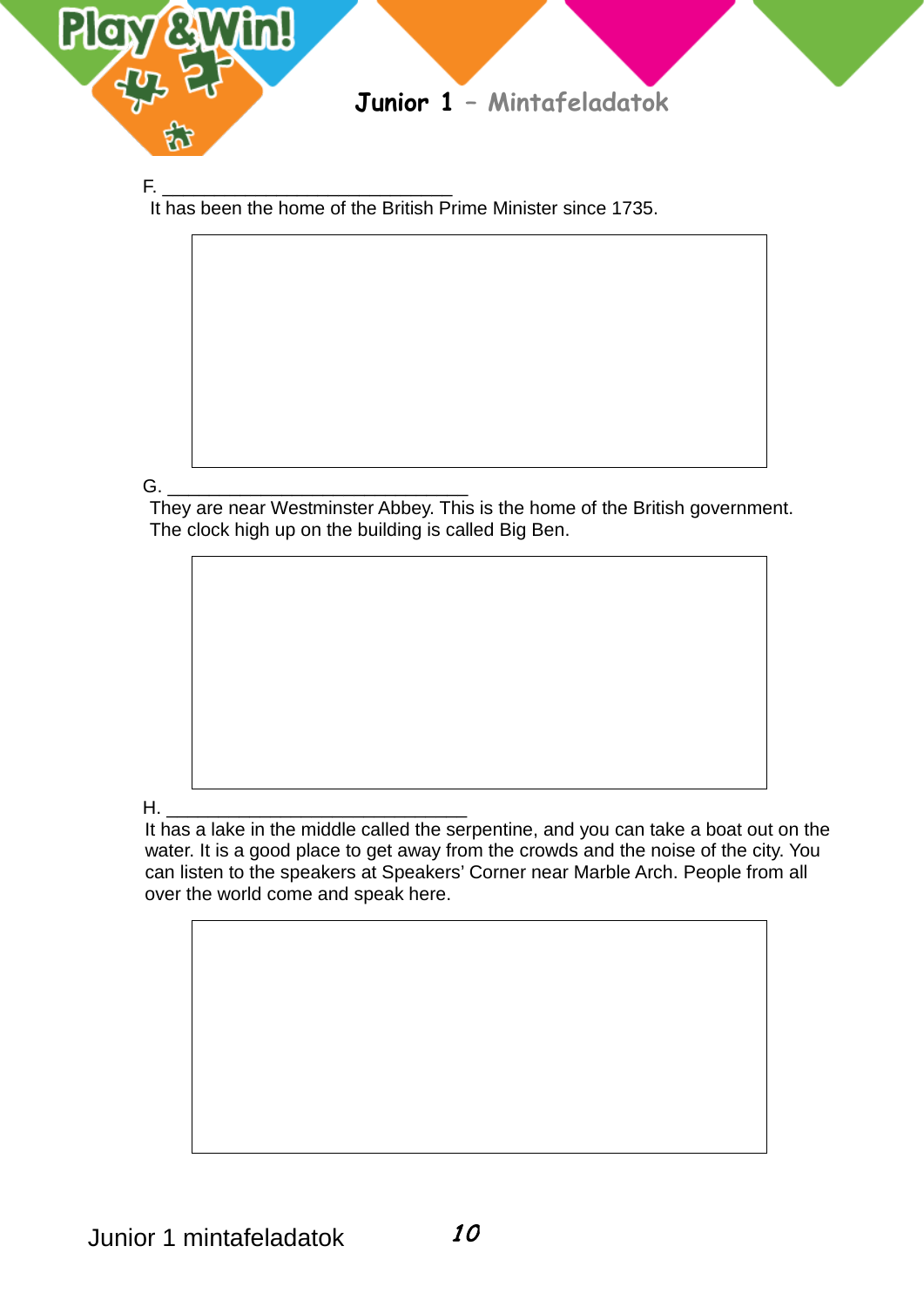

 $\mathcal{F}_\text{max}$  -  $\mathcal{F}_\text{max}$  -  $\mathcal{F}_\text{max}$  -  $\mathcal{F}_\text{max}$  -  $\mathcal{F}_\text{max}$  -  $\mathcal{F}_\text{max}$ 

### **The letters in the names of some famous buildings in London got jumbled up. Sort them out.**

- 1. BYWMELE USTIDAM \_\_\_\_\_\_\_\_\_\_\_\_\_\_\_\_\_\_\_\_\_\_\_\_\_\_\_\_\_\_\_\_\_\_\_\_\_\_\_\_\_\_\_\_
- 2. RTSEMEIWSNT YBEBA \_\_\_\_\_\_\_\_\_\_\_\_\_\_\_\_\_\_\_\_\_\_\_\_\_\_\_\_\_\_\_\_\_\_\_\_\_\_\_\_\_\_
- 3. TINSA ULSPA HCLAARTED -
- 4. BELOG ARTTEHE \_\_\_\_\_\_\_\_\_\_\_\_\_\_\_\_\_\_\_\_\_\_\_\_\_\_\_\_\_\_\_\_\_\_\_\_\_\_\_\_\_\_\_\_\_\_\_
- 5. WORET GIRBED \_\_\_\_\_\_\_\_\_\_\_\_\_\_\_\_\_\_\_\_\_\_\_\_\_\_\_\_\_\_\_\_\_\_\_\_\_\_\_\_\_\_\_\_\_\_\_\_
- 6. HSIIRTB ESMUMU \_\_\_\_\_\_\_\_\_\_\_\_\_\_\_\_\_\_\_\_\_\_\_\_\_\_\_\_\_\_\_\_\_\_\_\_\_\_\_\_\_\_\_\_\_\_
- 
- 8. MMDAAE USSUTASD -
- 9. ORDRAHS MREDAPTETN ROSTE -
- 10.NOTCEV DANGER \_\_\_\_\_\_\_\_\_\_\_\_\_\_\_\_\_\_\_\_\_\_\_\_\_\_\_\_\_\_\_\_\_\_\_\_\_\_\_\_\_\_\_\_\_\_\_

### **Now that you know... Which one of these buildings has to do with:**

- prayer? \_\_\_\_\_\_\_\_\_\_\_\_\_\_\_\_\_\_\_\_\_\_\_\_\_\_\_
- $\sup_{x \in \mathbb{R}}$  shopping?  $-$
- traffic? \_\_\_\_\_\_\_\_\_\_\_\_\_\_\_\_\_\_\_\_\_\_\_\_\_\_\_\_\_
- sport? \_\_\_\_\_\_\_\_\_\_\_\_\_\_\_\_\_\_\_\_\_\_\_\_\_\_\_\_\_
- $classical music? \_$
- Shakespeare? - wax? – \_\_\_\_\_\_\_\_\_\_\_\_\_\_\_\_\_\_\_\_\_\_\_\_\_\_\_\_\_
- 
- ancient art? \_\_\_\_\_\_\_\_\_\_\_\_\_\_\_\_\_\_\_\_\_\_\_\_ - view over the city?  $-$

# **You can find an article about the 10 most famous buildings in England. Match the description with the number of the building.**

[http://www.telegraph.co.uk/culture/art/architecture/10549001/englands-best](http://www.telegraph.co.uk/culture/art/architecture/10549001/englands-best-buildings-top-ten-best-buildings-britain-english-heritage-simon-thurley-westminster-abbey.html)[buildings-top-ten-best-buildings-britain-english-heritage-simon-thurley-westminster](http://www.telegraph.co.uk/culture/art/architecture/10549001/englands-best-buildings-top-ten-best-buildings-britain-english-heritage-simon-thurley-westminster-abbey.html)[abbey.html](http://www.telegraph.co.uk/culture/art/architecture/10549001/englands-best-buildings-top-ten-best-buildings-britain-english-heritage-simon-thurley-westminster-abbey.html)

- 1. Westminster Abbey
- 2. Rievaulx Abbey, North Yorkshire
- 3. King's Bench Walk, Temple, London
- 4. The Peckwater Quadrangle, Christ Church, Oxford
- 5. Ditherington Flax Mill, Shrewsbury
- 6. A&G Murray Mills, Ancoats, Manchester
- 7. Liverpool Road Railway Station, Manchester
- 8. No 6 Slip, Chatham Historic Dockyard
- 9. All Saints, Margaret Street, London
- 10. Bedford Park, London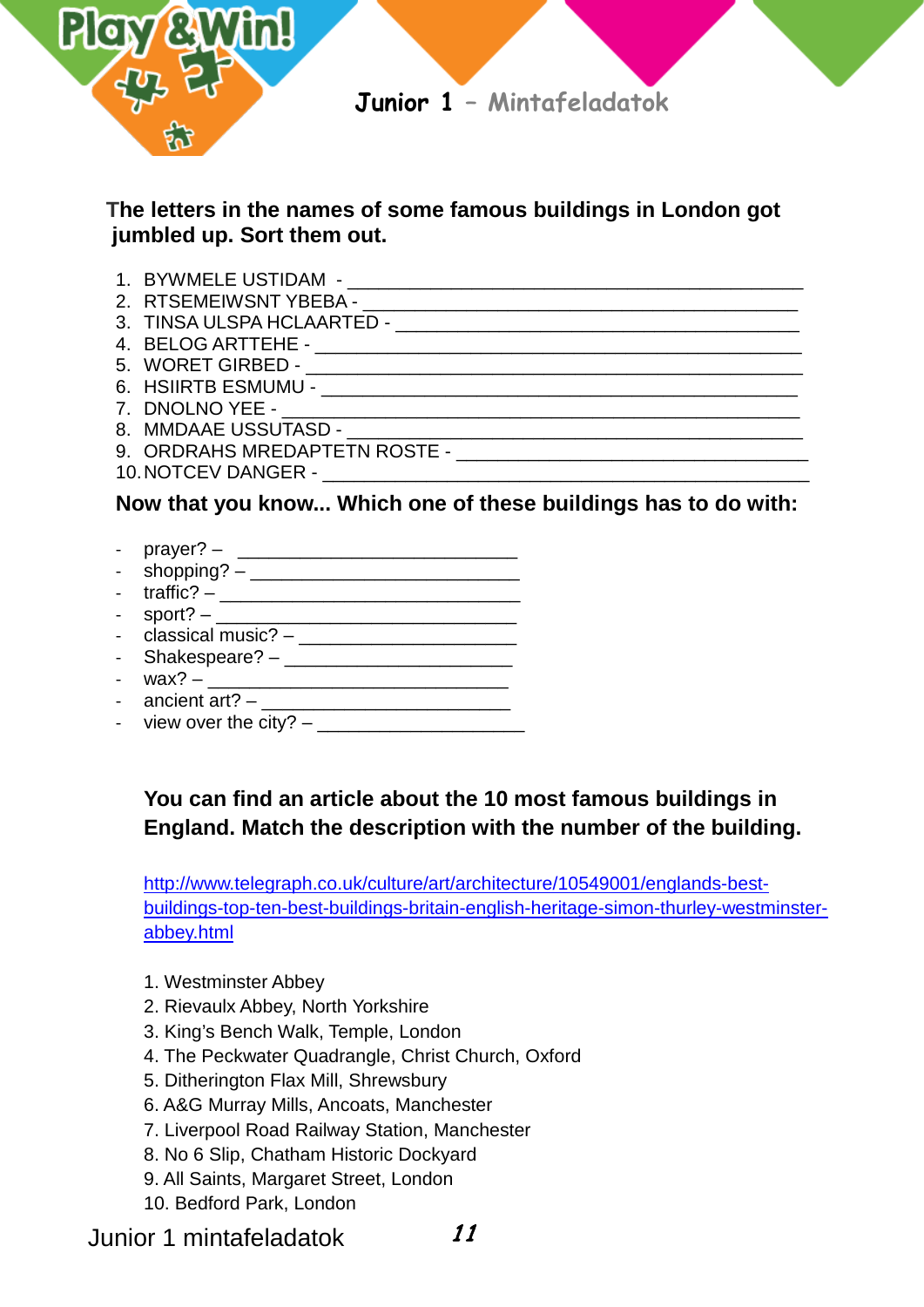

- a. It was known as a row house.
- b. is a building made of iron sheds, under which ships were built.
- c. A famous poet called this place the most important suburb of the western world.
- d. The world's first passenger railway station.
- e. It was built in 1849.
- f. It was the world's first incombustible iron-framed building.
- g. England's most beautiful ruin.
- h. It has been a coronation church and mausoleum.
- i. It was built in 1707.
- j. It was built in 1801.

| ∣ D | $\overline{C}$ | $\overline{\mathsf{d}}$ | e e | l 9 |  |  |
|-----|----------------|-------------------------|-----|-----|--|--|
|     |                |                         |     |     |  |  |

# **Groupwork**

# **What to see in Scotland**

**Make a brochure (size A/5) with the given title. Describe 6 sights in Scotland that are worth to see. Write 6-7 sentences about each sight and illustrate your work as well. Make a cover of your work. Be creative.**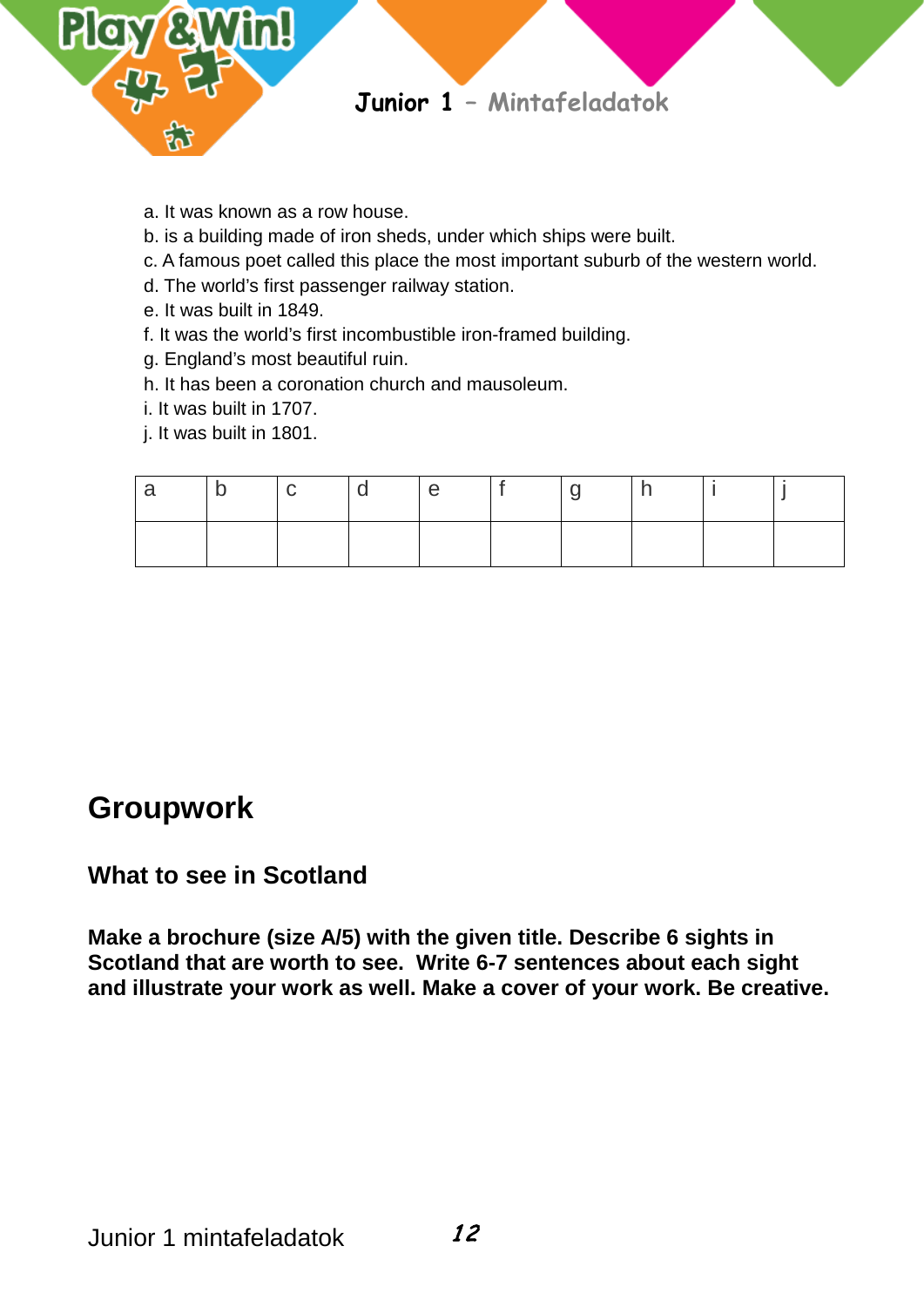

**Among the Stars**

**The Wishing Star**

Star light, star bright, The first star I see tonight; I wish I may, I wish I might, Have the wish I wish tonight.



Van Gogh: The Starry Night

According to a superstition, when you see a shooting star (also called falling star) you can make a wish. You can also wish upon the first star, or the brightest star appearing on the sky. Imagine that it is the end of a long summer day. It is twilight. You look out the window and wait for the first star to appear. You have to be ready. When you see it, you say the rhyme *"Star light, star bright,The first star I see tonight; I wish I may, I wish I might, Have the wish I wish tonight",* then you quickly wish for something to come true.

### **Find the English meanings of the following Hungarian words in the text.**

| babona - _________________________                                                                            |  |
|---------------------------------------------------------------------------------------------------------------|--|
| hulló csillag - _________________                                                                             |  |
| legfényesebb - ______________                                                                                 |  |
| valóra válik - valóra válik - valóra válik - valóra válik - valóra válik - valóra valóra valóra valóra valóra |  |
|                                                                                                               |  |

### **Complete the following sentences.**

When I grow up I want to be a ...

Someday, I would like to .

I have a dream that one day .

Next summer I would like to .

I wish I could .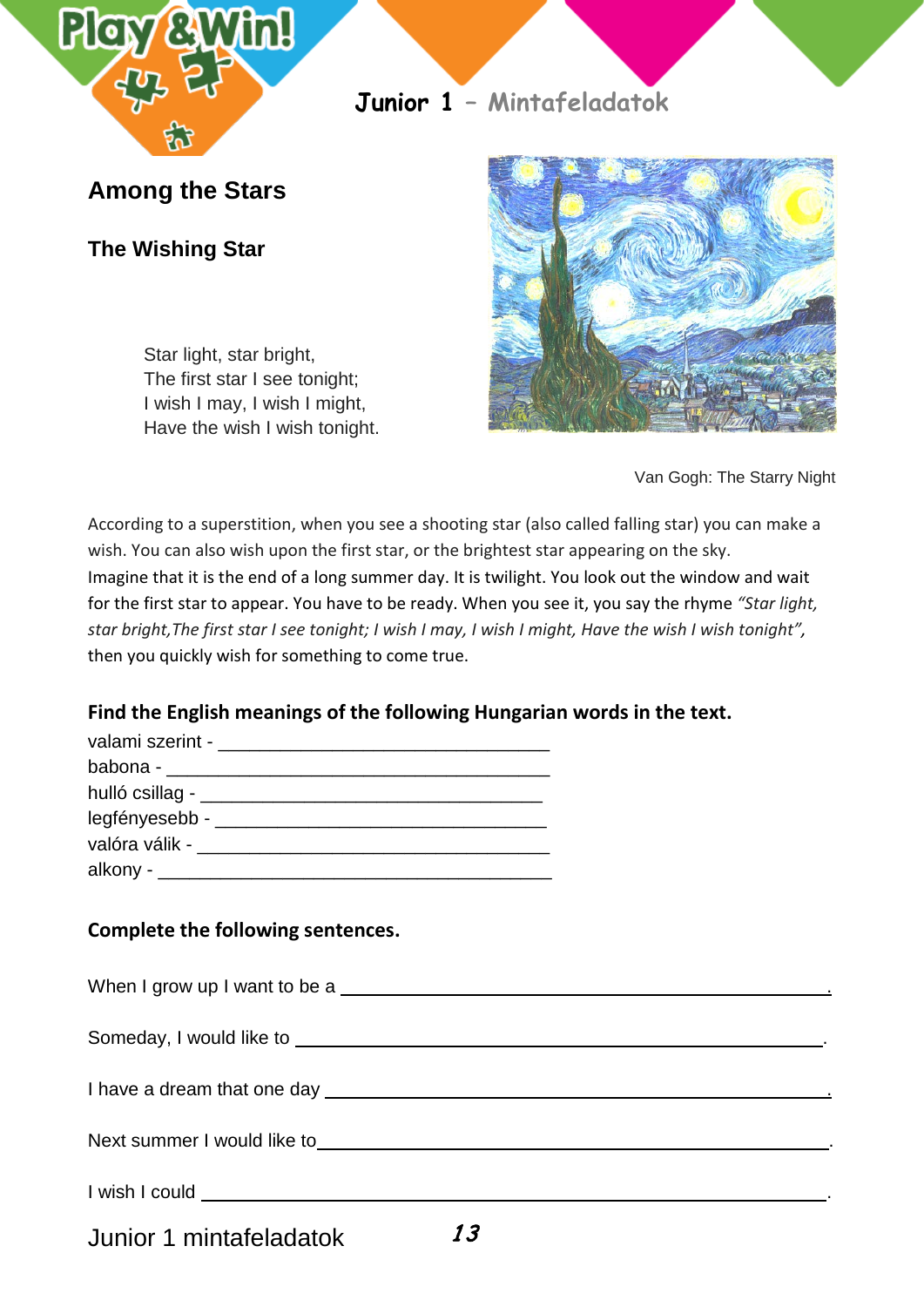

**The Sun**



The sun is a hot glowing ball of gas, our star, in the centre of the solar system. Although the sun is very special to us, it is not unique in the universe. It is a common middle-sized star. The sun is made out of mostly hydrogen and helium. The sun is about 93 million miles away from Earth. The temperature at the core of the sun is approximately 25 million degrees Fahrenheit. In the core, fusion is taking place; this is the process that creates all that energy and heat. The energy and heat that we get from the sun makes all life on earth possible. All of the planets in the Milky Way, our solar system, orbit around this very important star.

### **Answer the questions with full sentences.**

| 1. How far is the sun from the Earth? |  |
|---------------------------------------|--|
|                                       |  |
|                                       |  |

- 2. What causes the sun to be so hot?
- \_\_\_\_\_\_\_\_\_\_\_\_\_\_\_\_\_\_\_\_\_\_\_\_\_\_\_\_\_\_\_\_\_\_\_\_\_\_\_\_\_\_\_\_\_\_\_\_\_\_\_\_\_\_\_\_\_\_\_ 3. What is the temperature at the core of the sun?
- \_\_\_\_\_\_\_\_\_\_\_\_\_\_\_\_\_\_\_\_\_\_\_\_\_\_\_\_\_\_\_\_\_\_\_\_\_\_\_\_\_\_\_\_\_\_\_\_\_\_\_\_\_\_\_\_\_\_\_ 4. What would happen to our planet if there were no sun?

 $\overline{\phantom{a}}$  , and the contract of the contract of the contract of the contract of the contract of the contract of the contract of the contract of the contract of the contract of the contract of the contract of the contrac

 $\overline{\phantom{a}}$  , and the contract of the contract of the contract of the contract of the contract of the contract of the contract of the contract of the contract of the contract of the contract of the contract of the contrac

 $\overline{\phantom{a}}$  , and the contract of the contract of the contract of the contract of the contract of the contract of the contract of the contract of the contract of the contract of the contract of the contract of the contrac

 $\overline{\phantom{a}}$  , and the contract of the contract of the contract of the contract of the contract of the contract of the contract of the contract of the contract of the contract of the contract of the contract of the contrac  $\overline{\phantom{a}}$  , and the contract of the contract of the contract of the contract of the contract of the contract of the contract of the contract of the contract of the contract of the contract of the contract of the contrac

 \_\_\_\_\_\_\_\_\_\_\_\_\_\_\_\_\_\_\_\_\_\_\_\_\_\_\_\_\_\_\_\_\_\_\_\_\_\_\_\_\_\_\_\_\_\_\_\_\_\_\_\_\_\_\_\_\_\_\_ 5. What is the sun made of?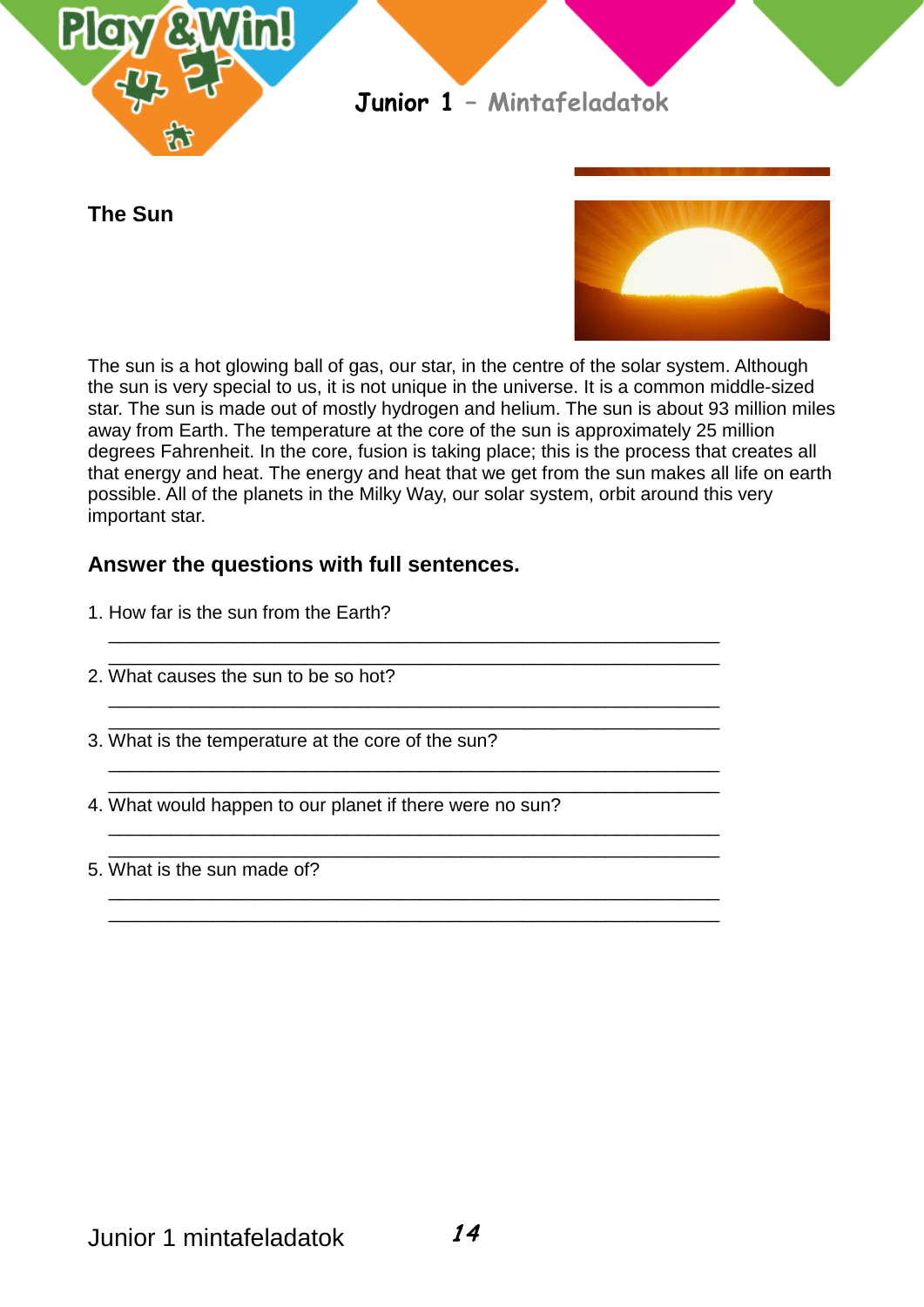

### **Signs of the Zodiac**

**Match the names of the zodiac signs with the names of the real-life creatures that they represent. Then write down the pairs in the way they follow each other around the year.**

| <b>AQUARIUS</b> | crab               | fish         | <b>GEMINI</b>  | <b>CAPRICORN</b> | archer           |
|-----------------|--------------------|--------------|----------------|------------------|------------------|
| <b>TAURUS</b>   | scorpion           | scales       | <b>PISCES</b>  | ram              | <b>CANCER</b>    |
| maiden          | twins              | <b>ARIES</b> | lion           | <b>VIRGO</b>     | water-<br>pourer |
| <b>LEO</b>      | <b>SAGITTARIUS</b> | goat         | <b>SCORPIO</b> | bull             | <b>LIBRA</b>     |



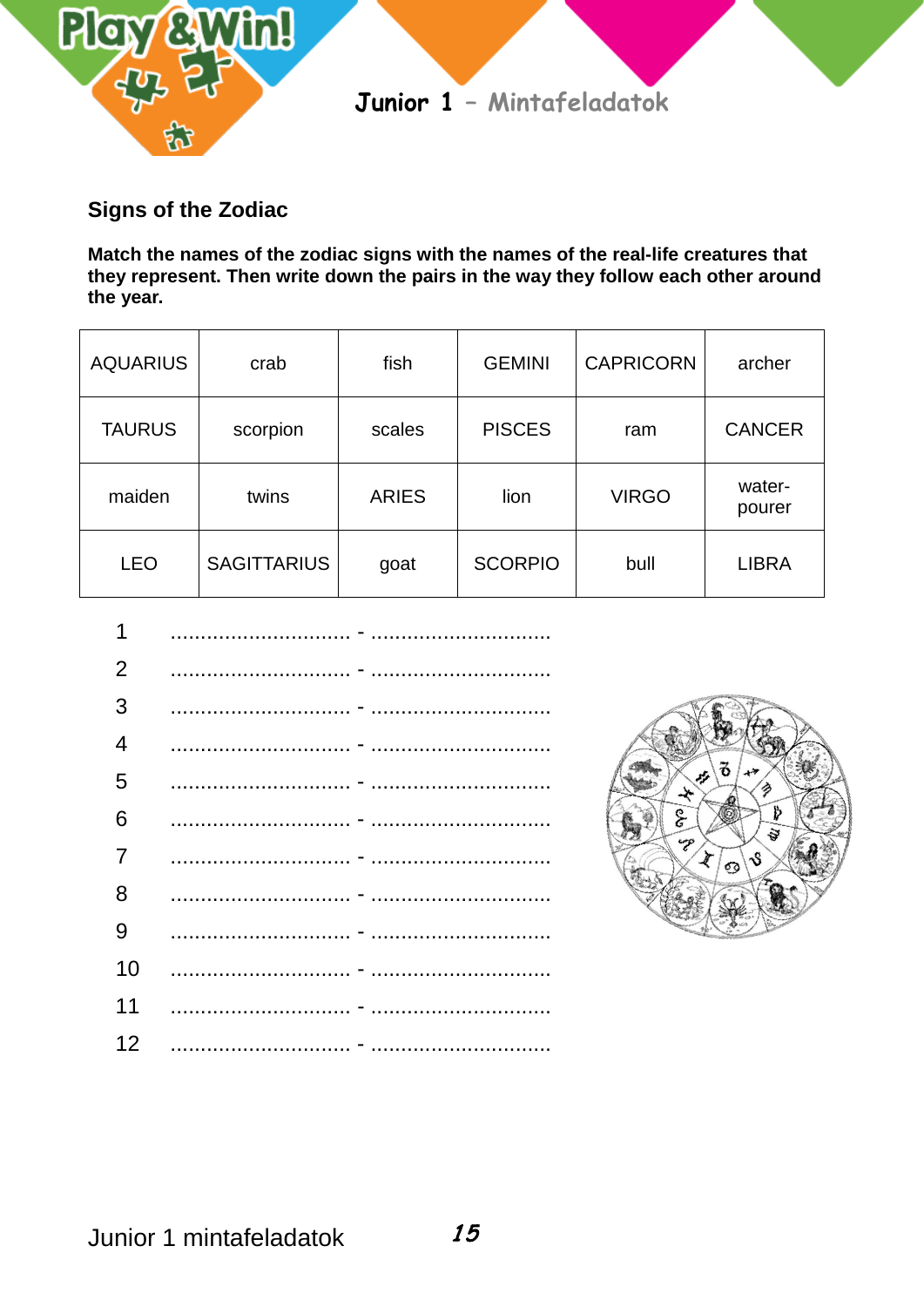

### **Space movies**

**Space travel has always been an exciting topic for Hollywood film makers. Match the two halves of famous sci-fi film titles, and then fill in the table below.**

| The Fifth      | Day             |
|----------------|-----------------|
| <b>Star</b>    | to Mars         |
| Starship       | Cowboys         |
| <b>Mission</b> | in Space        |
| Red            | Element         |
| Space          | <b>Nash</b>     |
| Independence   | Planet          |
| Pluto          | Wars            |
| Lost           | <b>Thirteen</b> |
| Apollo         | <b>Troopers</b> |
|                |                 |



| <b>FILM TITLE</b> | FAMOUS ACTOR IN IT | TITLE IN HUNGARIAN |
|-------------------|--------------------|--------------------|
|                   |                    |                    |
|                   |                    |                    |
|                   |                    |                    |
|                   |                    |                    |
|                   |                    |                    |
|                   |                    |                    |
|                   |                    |                    |
|                   |                    |                    |
|                   |                    |                    |
|                   |                    |                    |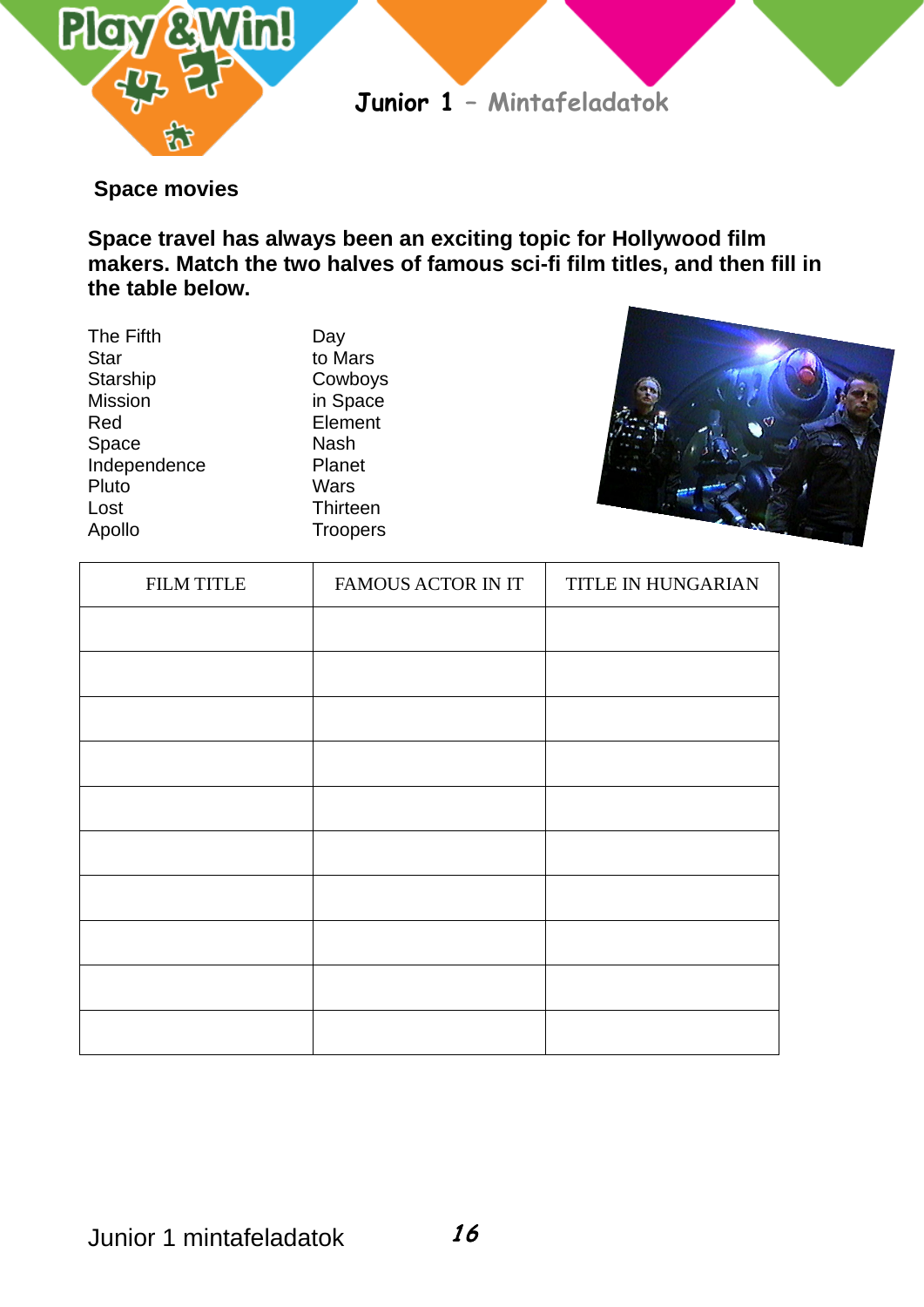

# **Groupwork**

**Space Vocabulary**

**Make a picture dictionary.**

- **Your dictionary should be size A/5**
- **Make a cover for your work.**
- **Use all the words given below and add 3 extra words in connection with space.**
- **Write the English word, the Hungarian meaning, an illustration and a sentence with the given word.**

rocket, Earth, satellite, planet, astronaut, spaceship, moon, comet, Jupiter, Mars, telescope, alien

# **Cooking show**

### **Group the following words that you need for cooking.**

frying pan, breadcrumb, wooden spoon, saucepan, tin opener, melt, sprinkle, grater, peel, oven, tray, stir, jug, bowl, flour, baking powder, egg, fry, pot, lid

\_\_\_\_\_\_\_\_\_\_\_\_\_\_\_\_\_\_\_\_\_\_\_\_\_\_\_\_\_\_\_\_\_\_\_\_\_\_\_\_\_\_\_\_\_\_\_\_\_\_\_\_\_\_\_\_\_\_\_\_\_\_\_\_\_\_ \_\_\_\_\_\_\_\_\_\_\_\_\_\_\_\_\_\_\_\_\_\_\_\_\_\_\_\_\_\_\_\_\_\_\_\_\_\_\_\_\_\_\_\_\_\_\_\_\_\_\_\_\_\_\_\_\_\_\_\_\_\_\_\_\_\_

\_\_\_\_\_\_\_\_\_\_\_\_\_\_\_\_\_\_\_\_\_\_\_\_\_\_\_\_\_\_\_\_\_\_\_\_\_\_\_\_\_\_\_\_\_\_\_\_\_\_\_\_\_\_\_\_\_\_\_\_\_\_\_\_\_\_ \_\_\_\_\_\_\_\_\_\_\_\_\_\_\_\_\_\_\_\_\_\_\_\_\_\_\_\_\_\_\_\_\_\_\_\_\_\_\_\_\_\_\_\_\_\_\_\_\_\_\_\_\_\_\_\_\_\_\_\_\_\_\_\_\_\_

\_\_\_\_\_\_\_\_\_\_\_\_\_\_\_\_\_\_\_\_\_\_\_\_\_\_\_\_\_\_\_\_\_\_\_\_\_\_\_\_\_\_\_\_\_\_\_\_\_\_\_\_\_\_\_\_\_\_\_\_\_\_\_\_\_\_ \_\_\_\_\_\_\_\_\_\_\_\_\_\_\_\_\_\_\_\_\_\_\_\_\_\_\_\_\_\_\_\_\_\_\_\_\_\_\_\_\_\_\_\_\_\_\_\_\_\_\_\_\_\_\_\_\_\_\_\_\_\_\_\_\_\_

Equipment:

Ingredients:

Verbs: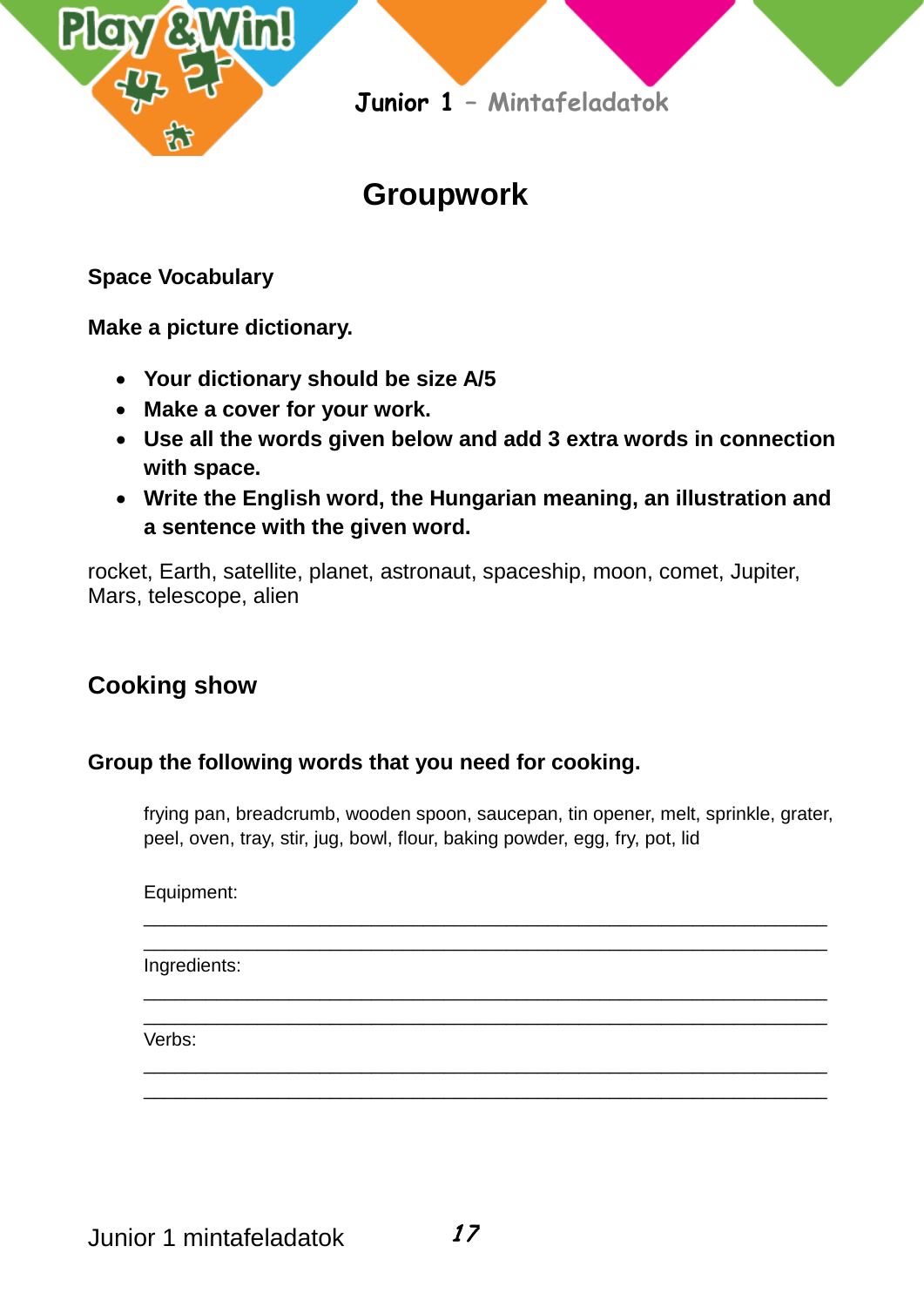

### **Are these sentences true or false? If they are false, correct them.**

- 1. Lobster is a kind of fruit.
- 2. Salad is usually a mixture of uncooked vegetables.
- \_\_\_\_\_\_\_\_\_\_\_\_\_\_\_\_\_\_\_\_\_\_\_\_\_\_\_\_\_\_\_\_\_\_\_\_\_\_\_\_\_\_\_\_\_\_\_\_\_\_\_\_\_\_\_ 3. A lamb is a baby sheep; lamb is also the name of the meat of that animal.

\_\_\_\_\_\_\_\_\_\_\_\_\_\_\_\_\_\_\_\_\_\_\_\_\_\_\_\_\_\_\_\_\_\_\_\_\_\_\_\_\_\_\_\_\_\_\_\_\_\_\_\_\_\_\_

\_\_\_\_\_\_\_\_\_\_\_\_\_\_\_\_\_\_\_\_\_\_\_\_\_\_\_\_\_\_\_\_\_\_\_\_\_\_\_\_\_\_\_\_\_\_\_\_\_\_\_\_\_\_

\_\_\_\_\_\_\_\_\_\_\_\_\_\_\_\_\_\_\_\_\_\_\_\_\_\_\_\_\_\_\_\_\_\_\_\_\_\_\_\_\_\_\_\_\_\_\_\_\_\_\_\_\_\_\_\_\_\_\_\_\_

\_\_\_\_\_\_\_\_\_\_\_\_\_\_\_\_\_\_\_\_\_\_\_\_\_\_\_\_\_\_\_\_\_\_\_\_\_\_\_\_\_\_\_\_\_\_\_\_\_\_\_\_\_\_\_\_\_\_\_\_\_

- 4. A calf is a young pig.
- 5. Salmon is a kind of shellfish.
- 6. Oil and vinegar are often used with a green salad.
- \_\_\_\_\_\_\_\_\_\_\_\_\_\_\_\_\_\_\_\_\_\_\_\_\_\_\_\_\_\_\_\_\_\_\_\_\_\_\_\_\_\_\_\_\_\_\_\_\_\_\_\_\_\_ 7. Peas, courgettes, aubergines and cucumbers are all the same colour. \_\_\_\_\_\_\_\_\_\_\_\_\_\_\_\_\_\_\_\_\_\_\_\_\_\_\_\_\_\_\_\_\_\_\_\_\_\_\_\_\_\_\_\_\_\_\_\_\_\_\_\_\_\_

**You can find 12 funny Halloween recipes that children can also prepare on the following website: [http://www.foodnetworktv.com/article/kid](http://www.foodnetworktv.com/article/kid-friendly-halloween-treats.html#vampire-blood-tomato-soup-with-muenster-sammies-0)[friendly-halloween-treats.html#vampire-blood-tomato-soup-with](http://www.foodnetworktv.com/article/kid-friendly-halloween-treats.html#vampire-blood-tomato-soup-with-muenster-sammies-0)[muenster-sammies-0](http://www.foodnetworktv.com/article/kid-friendly-halloween-treats.html#vampire-blood-tomato-soup-with-muenster-sammies-0)**

**Choose one recipe. Print it. Translate it into Hungarian and send it with the English version.**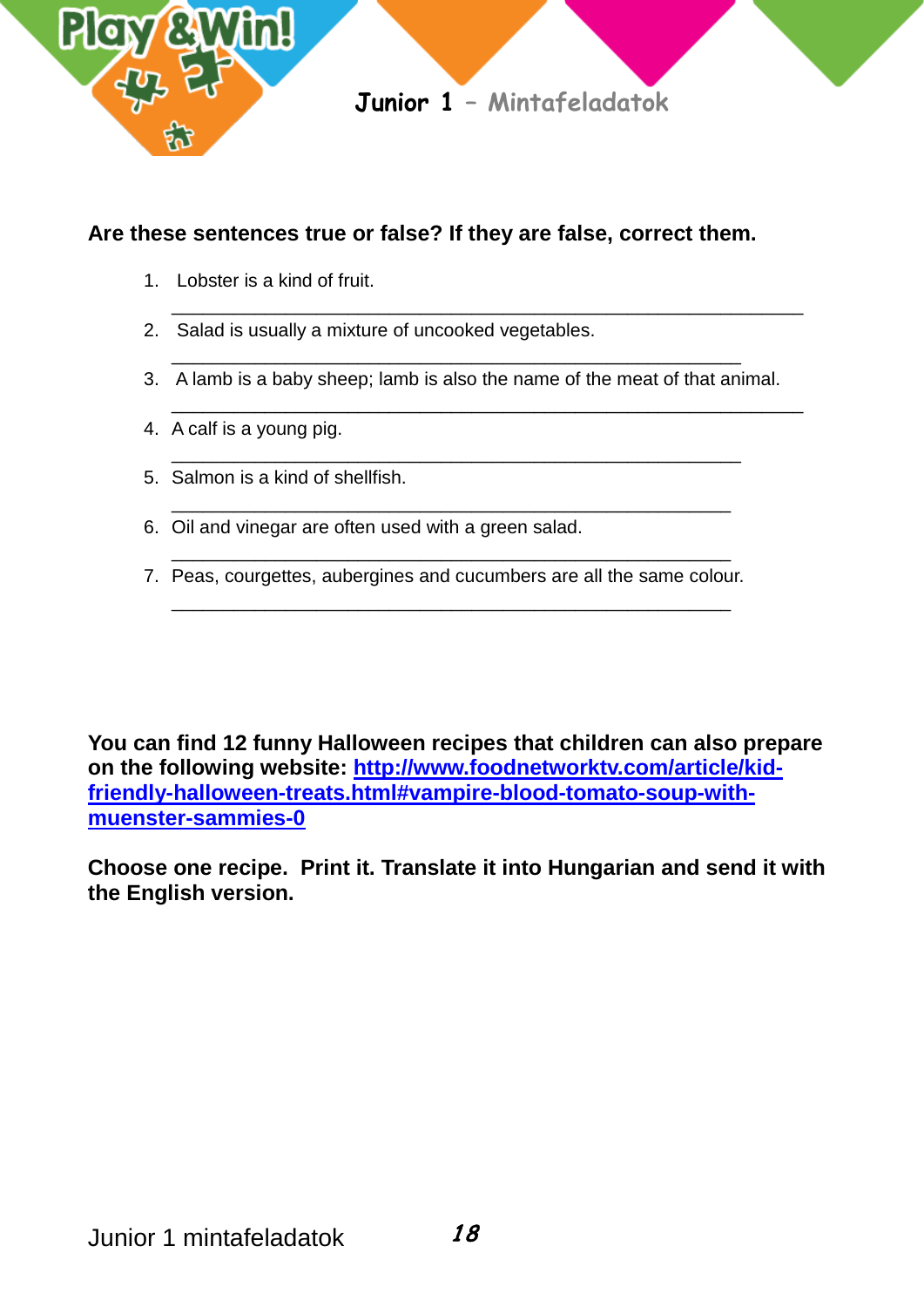

### **Do you know the famous maple syrup?**

### **a. Complete the text and find out everything about this Canadian speciality.**

**Maple syrup** is a thick kind of syrup made from the **sap** of maple trees. Sometimes, maple syrup is used to ……………….. (1) things such as pies, to make candy, or just as a syrup that adds **sweetness** to food. It is also sometimes used in making lemonade. It was used by eastern North America and later by European **settlers**. Canada is the main producer of maple syrup, as 75% of the world's maple syrup is ……………….. (2) in Quebec.

Sap comes from **starch** that lives in the **trunks** of ……………….. (3) . It **is gathered** in springtime when the nights are cool, and the days are ...........................(4). Water from the **soil** enters the maple tree, which creates **pressure**, causing the water to travel back down the trunk of the tree. This pressure causes the **release of**……………….. (5) **sticky** sap.

Originally buckets were used to ……………….. (6) the sap, but nowadays maple trees **are equipped with** a special **tubing system** to collect the sap.

Then, the sap is transferred ……………….. (7) the sugarhouse, where it is boiled down into syrup. Special **evaporators** are used to remove the ……………….. (8) amounts of water. Before the syrup is put in bottles, it is filtered.

At the beginning of the **harvest** season, the sap is light and sweet. This is called grade A sap. As times goes by, the sap becomes ……………….. (9) and heavier. Grade B syrup has a stronger maple **flavour**.

Maple syrup is a natural sweetener. It also contains antioxidants. But be careful! Some syrup that you can buy in shops are often imitations. These imitations are full of colours and **additives**, and may contain only 0—5% pure maple syrup. So be sure you check the **labels** ……………….. (10) buying a bottle of this natural sweetener.

| 1. A) freeze   | B) bake      | C) boil  | D) cook  |
|----------------|--------------|----------|----------|
| 2. A) produced | B) cooked    | C) eaten | D) sold  |
| 3. A) flowers  | B) elephants | C) trees | D) roots |
| 4. A) warm     | B) freezing  | C) lucky | D) sweet |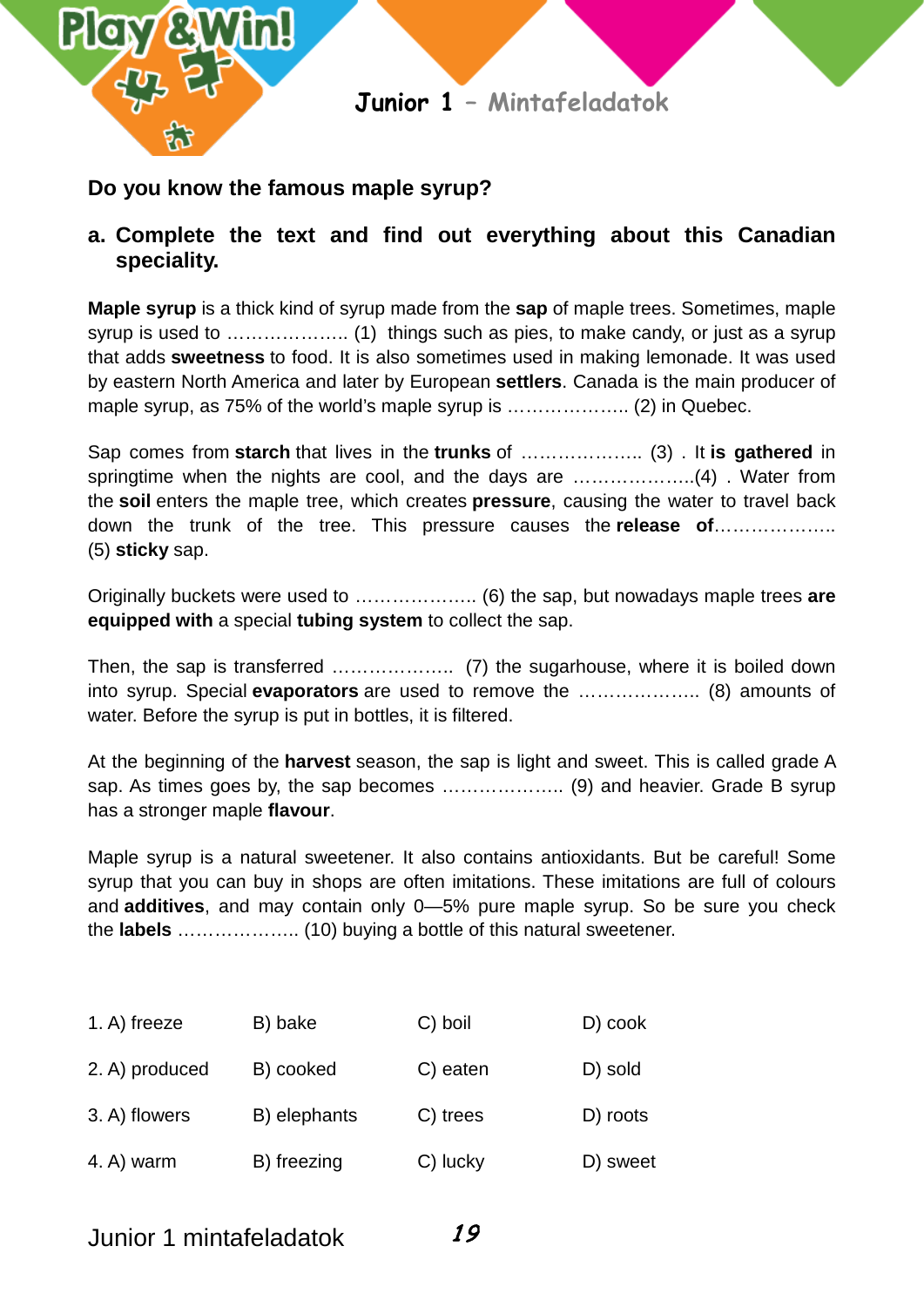

### **b. What do the following words mean in Hungarian?**

| sap -                                                                                                                                                                                                                                           |
|-------------------------------------------------------------------------------------------------------------------------------------------------------------------------------------------------------------------------------------------------|
| sweetness - ____________________                                                                                                                                                                                                                |
| settler -                                                                                                                                                                                                                                       |
|                                                                                                                                                                                                                                                 |
| trunk -<br><u> 1989 - Johann Harry Harry Harry Harry Harry Harry Harry Harry Harry Harry Harry Harry Harry Harry Harry Harry Harry Harry Harry Harry Harry Harry Harry Harry Harry Harry Harry Harry Harry Harry Harry Harry Harry Harry Ha</u> |
| to gather - __________________                                                                                                                                                                                                                  |
| soil - ______________________                                                                                                                                                                                                                   |
|                                                                                                                                                                                                                                                 |
|                                                                                                                                                                                                                                                 |
| sticky - _____________________                                                                                                                                                                                                                  |
|                                                                                                                                                                                                                                                 |
| tubing system - _____________________                                                                                                                                                                                                           |
|                                                                                                                                                                                                                                                 |
| harvest - ________________________                                                                                                                                                                                                              |
| flavour – ________________                                                                                                                                                                                                                      |
| additive - ______________                                                                                                                                                                                                                       |
| label                                                                                                                                                                                                                                           |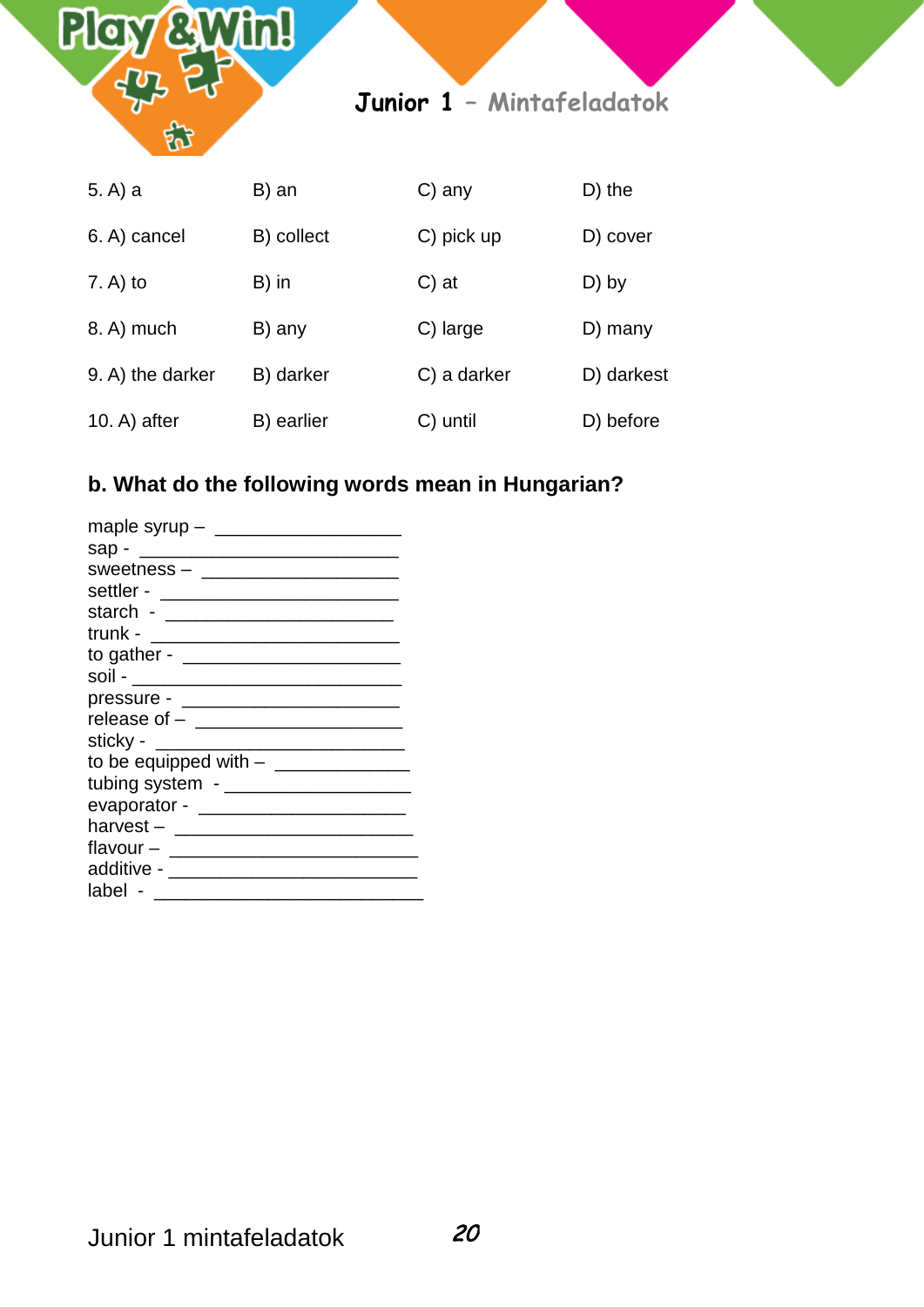

**Cooking Show of the Past**

**Can you imagine that 50 years ago there was a TV show in America introducing French ..cuisine"? Julia Child was a famous American cook book author and cooking show star. She had a very interesting life. Gather in the internet facts about her life and work. Answer the questions.** 

1. Why did she join the Office of Strategic Services in Washington DC?

\_\_\_\_\_\_\_\_\_\_\_\_\_\_\_\_\_\_\_\_\_\_\_\_\_\_\_\_\_\_\_\_\_\_\_\_\_\_\_\_\_\_\_\_\_\_\_\_\_\_\_\_\_

\_\_\_\_\_\_\_\_\_\_\_\_\_\_\_\_\_\_\_\_\_\_\_\_\_\_\_\_\_\_\_\_\_\_\_\_\_\_\_\_\_\_\_\_\_\_\_\_\_\_\_\_\_\_\_

\_\_\_\_\_\_\_\_\_\_\_\_\_\_\_\_\_\_\_\_\_\_\_\_\_\_\_\_\_\_\_\_\_\_\_\_\_\_\_\_\_\_\_\_\_\_\_\_\_\_\_\_\_\_\_

\_\_\_\_\_\_\_\_\_\_\_\_\_\_\_\_\_\_\_\_\_\_\_\_\_\_\_\_\_\_\_\_\_\_\_\_\_\_\_\_\_\_\_\_\_\_\_\_\_\_\_\_\_\_\_

\_\_\_\_\_\_\_\_\_\_\_\_\_\_\_\_\_\_\_\_\_\_\_\_\_\_\_\_\_\_\_\_\_\_\_\_\_\_\_\_\_\_\_\_\_\_\_\_\_\_\_\_\_\_\_

\_\_\_\_\_\_\_\_\_\_\_\_\_\_\_\_\_\_\_\_\_\_\_\_\_\_\_\_\_\_\_\_\_\_\_\_\_\_\_\_\_\_\_\_\_\_\_\_\_\_\_\_\_\_\_\_

\_\_\_\_\_\_\_\_\_\_\_\_\_\_\_\_\_\_\_\_\_\_\_\_\_\_\_\_\_\_\_\_\_\_\_\_\_\_\_\_\_\_\_\_\_\_\_\_\_\_\_\_\_\_\_

\_\_\_\_\_\_\_\_\_\_\_\_\_\_\_\_\_\_\_\_\_\_\_\_\_\_\_\_\_\_\_\_\_\_\_\_\_\_\_\_\_\_\_\_\_\_\_\_\_\_\_\_\_

- \_\_\_\_\_\_\_\_\_\_\_\_\_\_\_\_\_\_\_\_\_\_\_\_\_\_\_\_\_\_\_\_\_\_\_\_\_\_\_\_\_\_\_\_\_\_\_\_\_\_\_\_\_ 2. Which cooking school did she attend in Paris?
- 3. What was the title of her first book?
- 4. Why was her cooking show so successful?
- 5. Where will her kitchen be exhibited?
- 6. What is the title of a modern film that was based on her life?
- 7. Who played the main role in the film?
- 8. Why is she so famous and honoured in the USA?
- 9. Why did her husband build a special kitchen for her?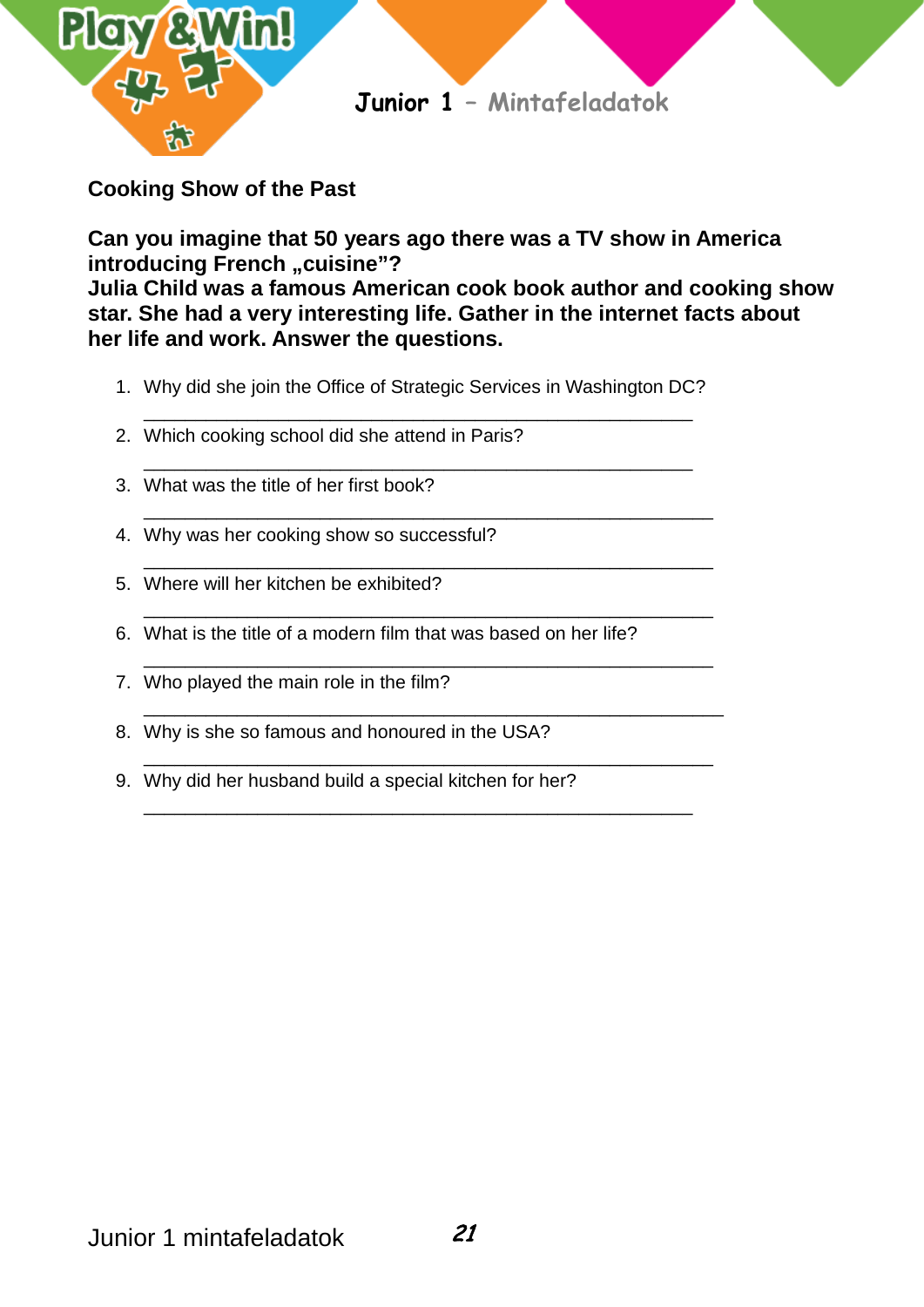

### **Groupwork**

### **Why is Jamie Oliver an extraordinary chef and at the same time a unique person?**

### **Please present the following topics in a little book created by you:**

- The start [The Cricketers,](http://www.thecricketers.co.uk/) in Clavering, Essex
- TV shows
- Social engagements
- Books
- Jamie's garden
- Jamie's family

Deal with each topic in 2-3 sentences and prepare a small illustration (drawing or picture) to each topic.

Make cover pages for your book.

# **Everyday life in Britain**

### **Family life in the UK**

### **Read the following text and decide whether the sentences are true or false.**

Hi, my name is Joe. I am English .

I live in a typical English family. I have a father, mother and a sister and we all live together in a house in a town in the south east corner of England.

My family has a car, a computer, a colour telly with a dvd player, a washing machine, dishwasher and a cat. Mum and dad both have mobile phones and I hope to get one soon.

The day starts at about 7 o'clock when dad and mum get up. My sister and I usually watch telly in our pyjamas until breakfast. We have breakfast at 8 o' clock. I like to eat cereals and jam on toast. I also drink a glass of milk. My mum usually only has a toast, a glass of orange juice and a cup of coffee. Dad likes to have a fried breakfast, consisting of baked beans, bacon, tomatoes, mushrooms, two eggs and a sausage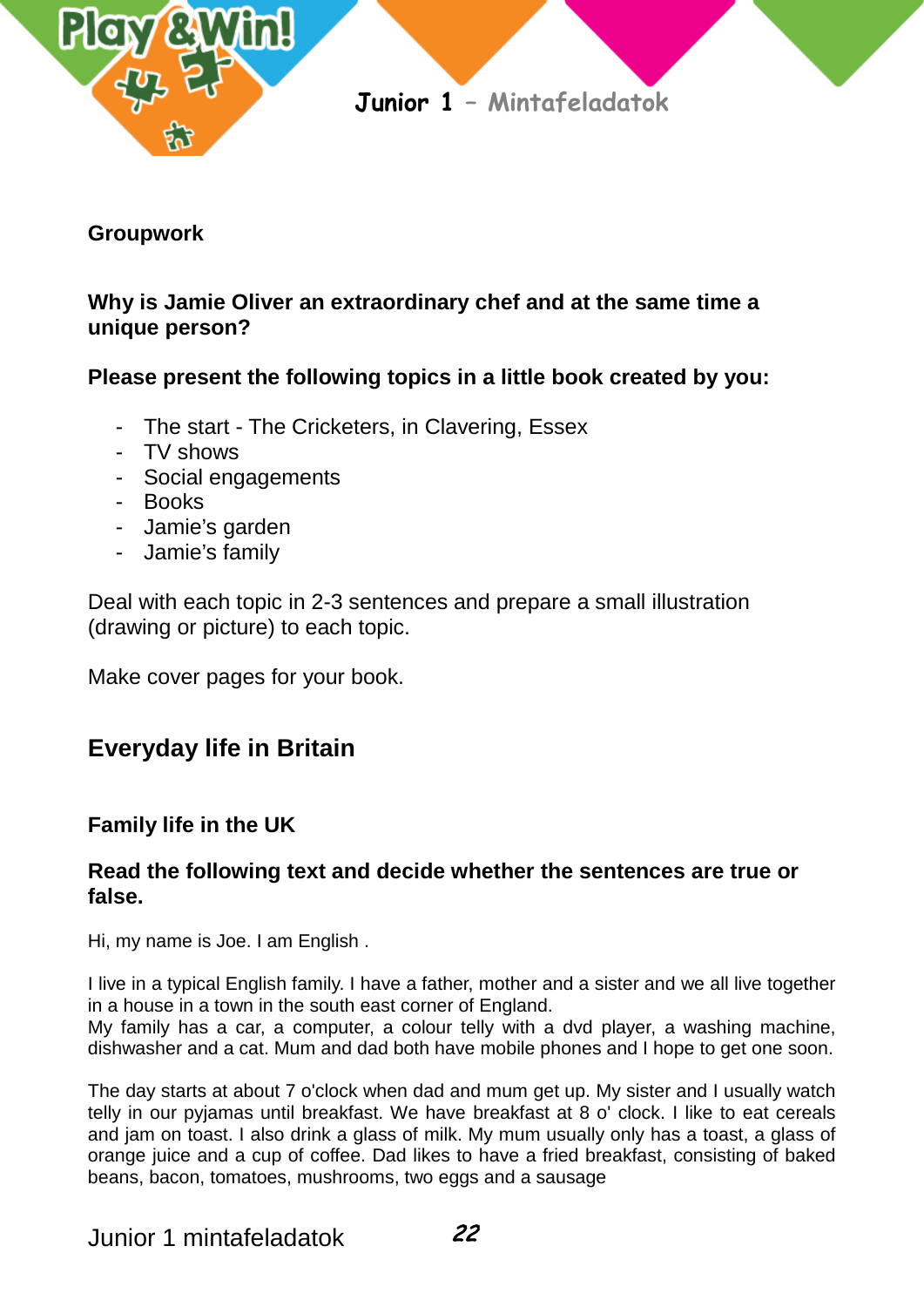

We all leave the house by 8.30. Dad goes to work**.** He works with computers. Mum, my sister and I walk to school. My mum then catches a bus to her workplace. She works in a different school as a learning support assistant.

I take a packed lunch to school, which contains things like sandwiches, fruit and a bag of crisps.

My favourite subjects at school are science and history. I also enjoy PE lessons - we play football, basketball, cricket and sometimes we go cross-country running.

Mum picks us up from school at 3:15. Sometimes we go down town to the shops. However, most days we will go straight home and my sister and I watch telly or play on the computer.

Dad usually gets home at about 6 o'clock. We eat together at about 6.30. My favourite meal is fish finger with peas and chips. I also like pizza which we have very often.

I have to help mum with the washing up when I have eaten. I also have to tidy my bedroom.

In the evenings, I usually do my homework before watching more telly. Mum helps me with my homework.

Every Saturday, my family and I, go into town to the open market**.** People sell vegetables, clothes, toys, posters, and nearly anything else out on the street. Mum buys fruit and vegetables there. I enjoy just wandering looking at all the things for sale, hoping my parents will buy me something. Sometimes I am lucky. I love my family very much.

Written by Joe aged 10 years

- 1. Joe has a mobile phone.
- 2. Everybody has the same breakfast in Joe's family.
- 3. Joe's mum works in a school.
- 4. Joe has lunch in the canteen.
- 5. Joe finishes school at quarter past three. \_\_\_\_\_\_\_\_\_
- 6. Craig helps his mum with the housework.
- 7. The whole family goes to the market at the weekend.
- 8. Joe always gets what he wants at the market.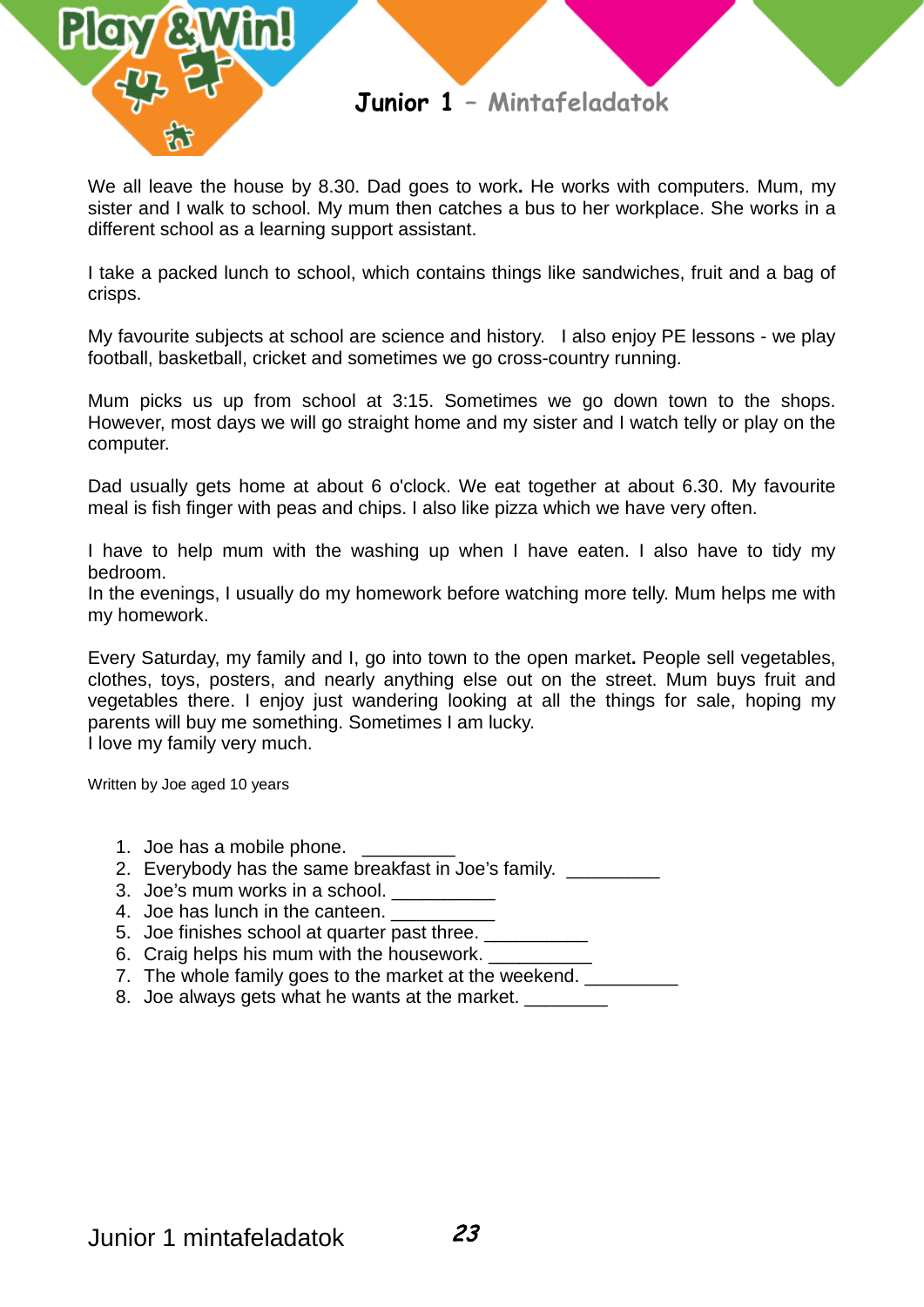

### **Houses in Britain**

### **a. Match the words and definitions.**

- 1. a detached house
- 2. a semi-detached house
- 3. a terraced house
- 4. a block of flats
- 5. a bungalow
- 6. a cottage

a. It is a house situated in a long row of houses. They usually look the same.

- b. It stands on its own. It has no other houses joined to it.
- c. It is a small, cosy house usually in the countryside. It is usually old.
- d. They are two houses joined together by a common wall.
- e. It is a large building, divided into flats where all the flats share a front door.
- f. It is built on one level. It doesn't have any stairs.

# **b. Choose one type of British house and draw it or stick a picture of it. Write the name of the house under the picture.**



 **\_\_\_\_\_\_\_\_\_\_\_\_\_\_\_\_\_\_\_\_\_\_\_\_\_\_\_\_\_\_**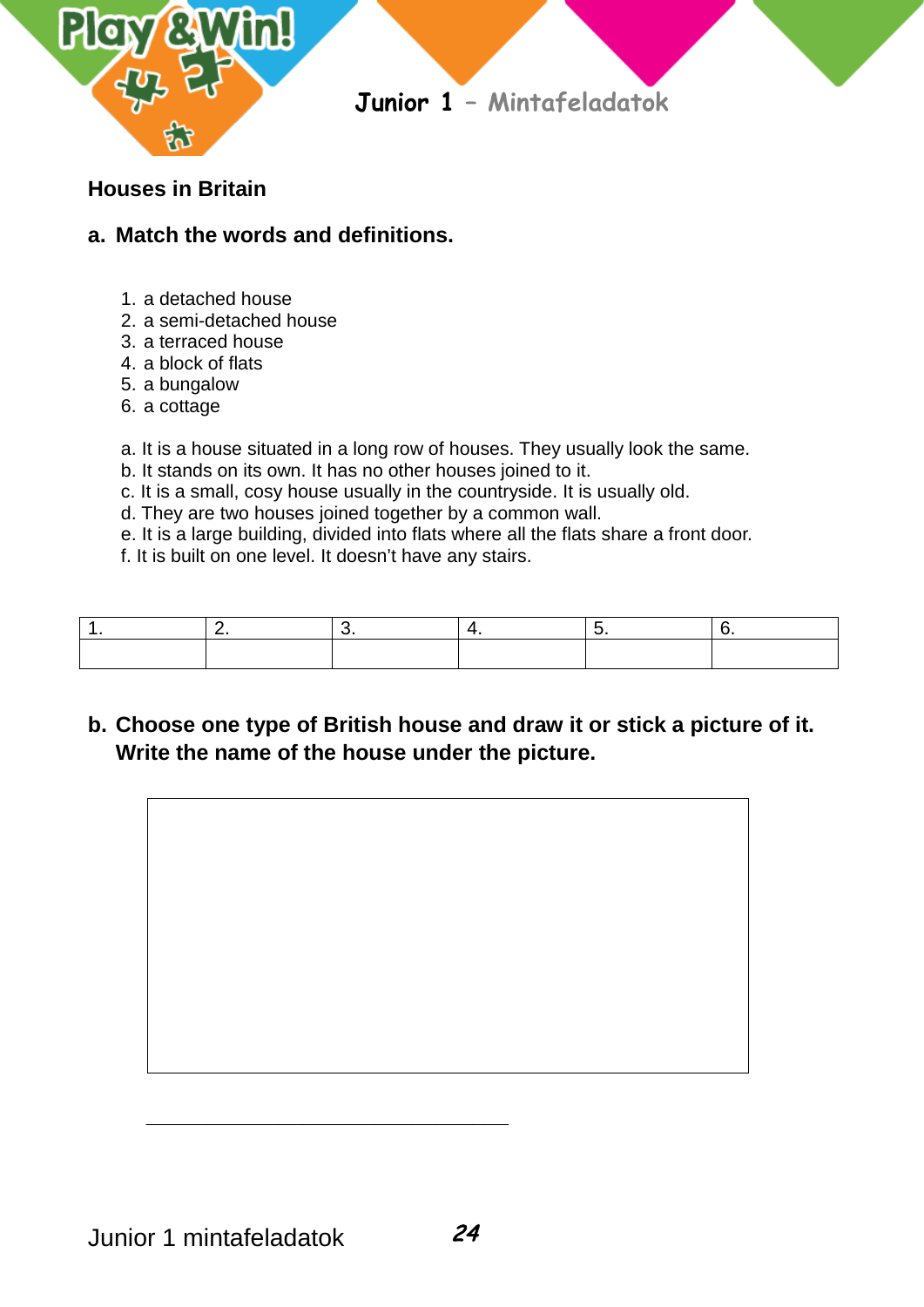

### **Numbers in Britain**

**a. Write the prices the way we say them.**



**British measurements – Look them up!**

**Put each of the following words in its correct place in the sentences** 

**below.**

| ounce<br>acre | galloon                                                                                                                                                                                                                                | inch<br>mile | foot<br>pint | yard<br>pound | stone |  |
|---------------|----------------------------------------------------------------------------------------------------------------------------------------------------------------------------------------------------------------------------------------|--------------|--------------|---------------|-------|--|
|               | 1. $0.405$ hectare =<br>2. $1,609.35$ metres =<br>3. $0.9144$ metre =<br>4. $0.3048$ metre =<br>5. 2,54 centimetres $=$<br>6. 28,35 grams =<br>7. 0,454 kilogram=<br>8. $6.35$ kilograms =<br>9. $0.568$ litre =<br>10.4.55 litres $=$ |              |              |               |       |  |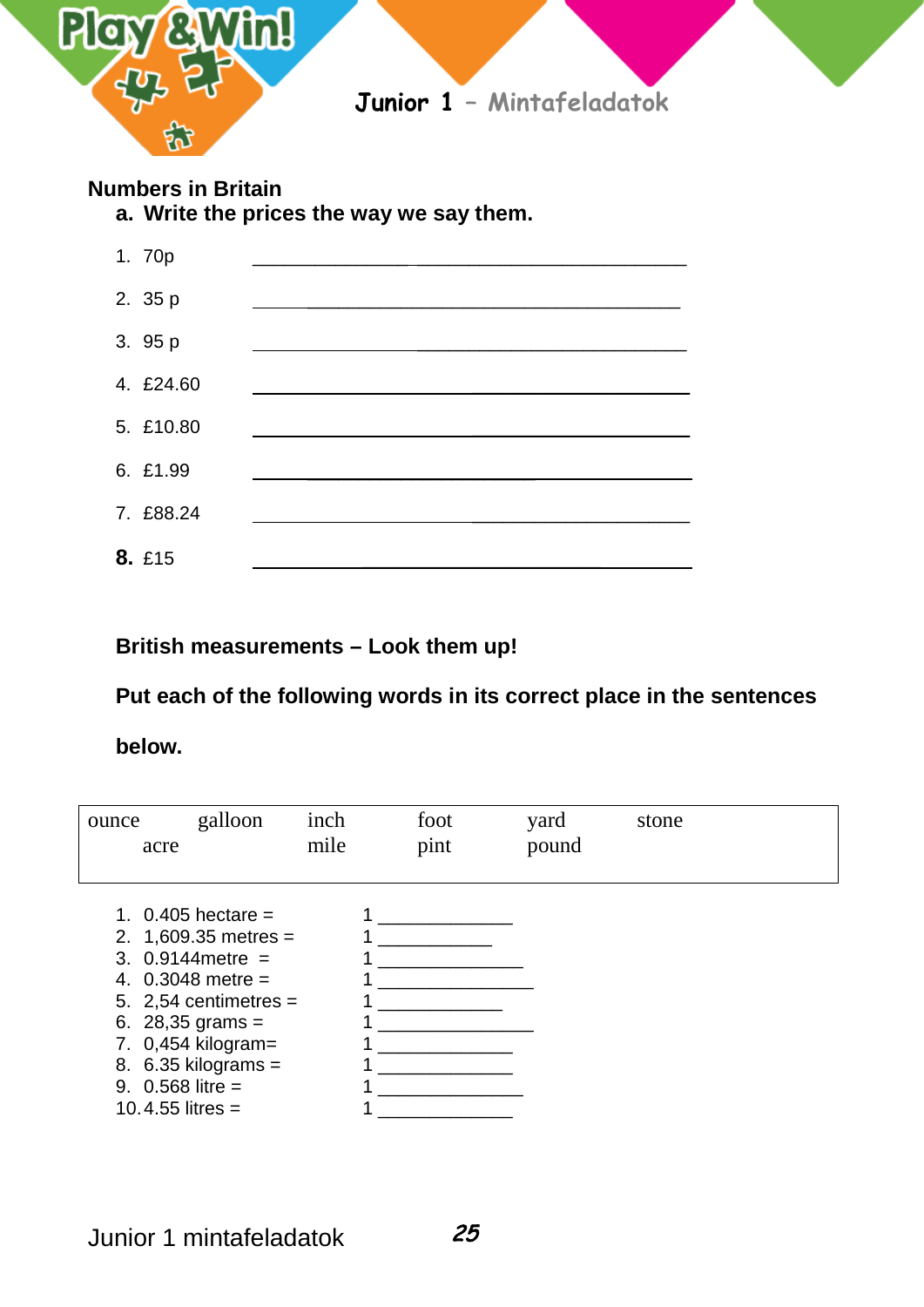

### **Holiday in Britain**

**When will the British celebrate the following festivals in 2014? Complete the calendar. Write the dates in English. Colour the four festivals that we also celebrate in Hungary.**

| <b>Festival</b>                | <b>Date</b> |
|--------------------------------|-------------|
| New Year's Day                 |             |
| St. Valentine's Day            |             |
| St. Patrick's Day              |             |
| April Fool's Day               |             |
| <b>Good Friday</b>             |             |
| <b>Easter Sunday</b>           |             |
| <b>Easter Monday</b>           |             |
| May Day                        |             |
| <b>Whit Sunday (Pentecost)</b> |             |
| the Queen's birthday           |             |
| Midsummer's Day                |             |
| Halloween                      |             |
| <b>Christmas Eve</b>           |             |
| <b>Christmas Day</b>           |             |
| <b>Boxing Day</b>              |             |
| New Year's Day                 |             |